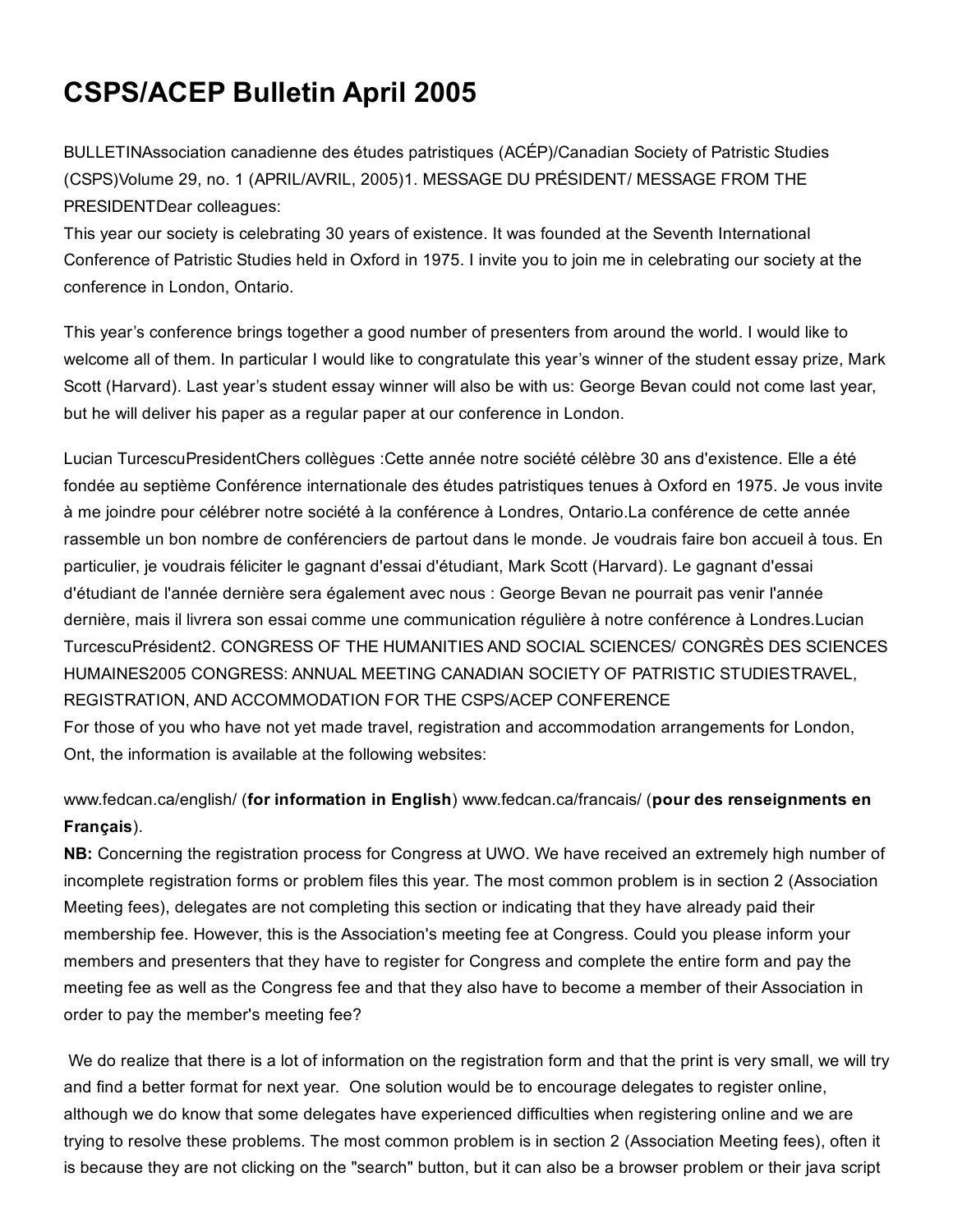is disabled. We have contacted the company about the online registration problems. Over 3,600 delegates have registered so far (approx. 1,900 by internet and 1,600 by mail or fax). 3. PROGRAMME DU CONGRÈS/ CONGRESS PROGRAMSUNDAY, 29 MAY

8:45-9:00 CSPS/ACÉP Welcome/Mot de bienvenue (SSC 8440)

Lucian Turcescu

9:00-10:30 Session 1: Ritual Practices and Numeric Patterning (SSC 8440)

Chair/Président: Donna M. Foley

9:00-9:30 Theo de Bruyn (University of Ottawa) "P.Ryl. III.471: Evidence of Early Egyptian Appropriation of a Baptismal Innovation"

- 9:30-10:00 **Dina Teitelbaum** (University of Ottawa) "Did the Samaritans Purify Themselves with Urine?"
- 10:0010:30 Timothy Pettipiece (Université Laval) "Numeric Patterning in the Manichaean Kephalaia"
- 10:3011:00 Morning Tea (SSC 8440)
- 11:0013:00 Session 2: Augustine (SSC 8440)

Chair/Président: J. Kevin Coyle

11:00-11:30 Rhalys Tellili (Concordia University, Montreal) "Journeys of St. Augustine of Hippo"

11:30-12:00 Pamela Bright (Concordia University, Montreal) "Augustine's Theology of Scripture"

12:00-12:30 Geoffrey D. Dunn (Australian Catholic University) "Mary in the Christmas Homilies of Augustine's Late Episcopacy"

12:3013:00 Hubertus R. Drobner (Theologische Fakultät, Paderborn) "Possidius of Calama's *Indiculum* and the Chronology of Augustine's *Sermones ad populum*"

- 13:00-14:00 Lunch and Executive Meeting CSPS/ACÉP
- 14:00-15:00 Session 3: Origen (SSC 8440)

#### Chair/Président: Timothy Pettipiece

14:00-14:30 Marcin Dec (Concordia University, Montreal) "The Literal and Spiritual Sense of Scripture in Origen: The Recent Debate"

14:30-15:00 Tuomas Rasimus (Université Laval, Quebec) "Origen of Alexandria on the 'Gnostic' Cursing of Jesus"

15:00-15:15 Afternoon Tea (SSC 8440)

15:1516:15 Session 4: Special Papers (SSC 8440) Chair/Président: Lucian Turcescu Charles Kannengiesser (Concordia University, Montreal) "The Project of the Handbook – Patristic Exegesis: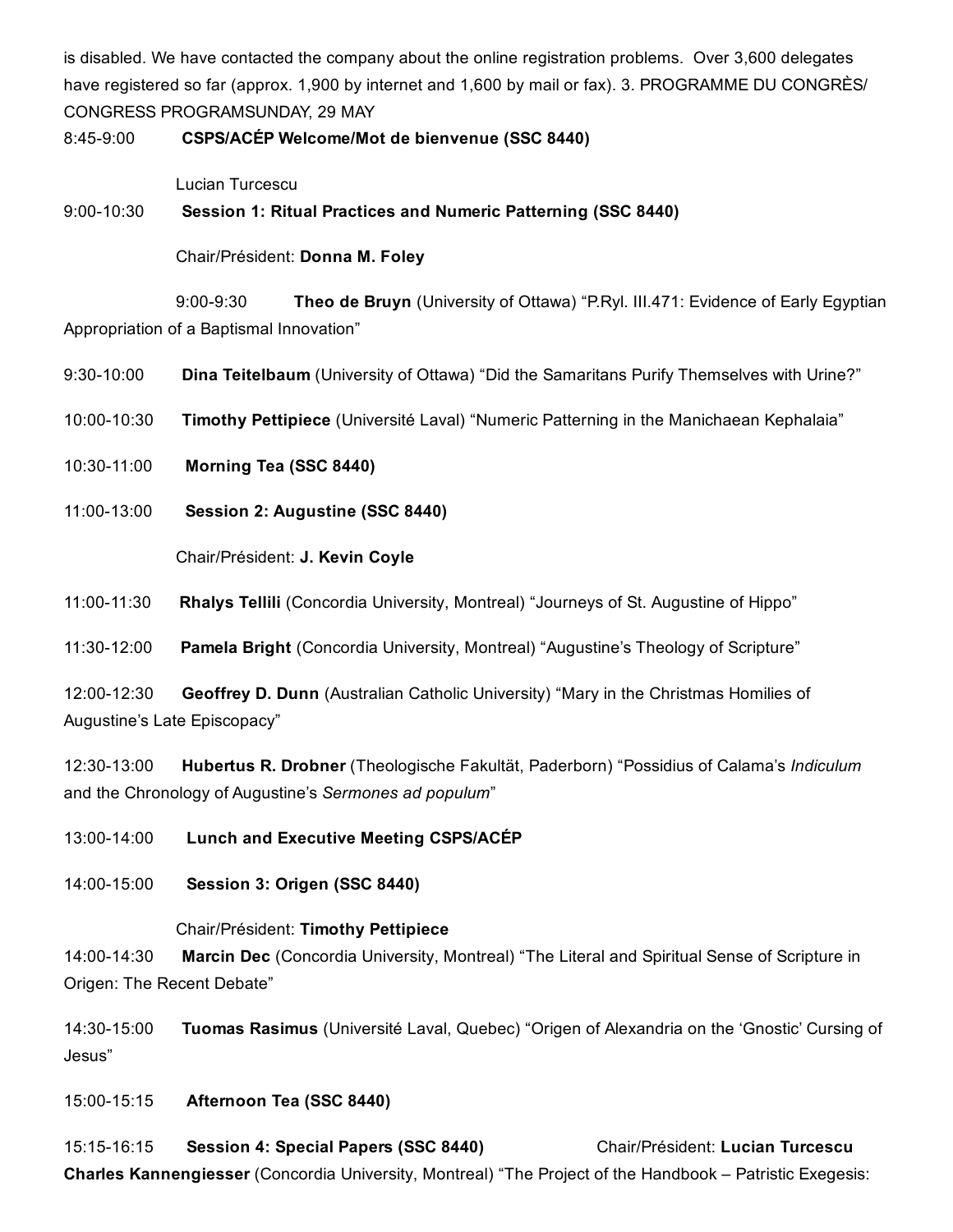Its Focus and Readership"

Mark Scott (Harvard University) "Shades of Grace: Origen's and Gregory of Nyssa's Soteriological Interpretation of Song of Songs 1:5," 2005 Student Essay Prize Winner

17:00-18:30 **Reception (SH 3320)** 

MONDAY, 30 MAY

9:00-10:30 Session 7: Book Discussion: *Tertullian*, The Early Church Fathers (London and New York: Routledge, 2004) (SSC 8440)

Chair/Président: Lucian Turcescu

Author: Geoffrey D. Dunn

Respondents: J. Kevin Coyle (St. Paul's University, Ottawa) and Pamela Bright (Concordia University, Montreal)

10:30-11:00 Morning Tea (SSC 8440)

11:00-12:30 Session 8: Western Christianity (SSC 8440)

#### Chair/Président: Geoffrey D. Dunn

11:00-11:30 Donna M. Foley (University of Windsor) "Privilege, Power and Equity: Ambrose of Milan and the Responsibilities of Wealth"

11:30-12:00 Rick Tomsick (John Carroll University, Cleveland, Ohio) "An Imperative to Defend: Tertullian's Influence on the Definition of Doctrine in *de Praescriptione Haereticorum*"

12:00-12:30 Igor Pochoshajew (Universität Rostock) "Tentative de l'homogénéisation sociale comme la cause de la marginalisation des Juives dans le royaume wisigothe  $12:30-13:30$  Lunch13:30-16:15 Joint Session CSBS/SCÉB & CSPS/ACÉP: Travel and Religion in Antiquity Seminar/Groupe de travail sur les voyages et la religion en antiquité (Room?)

## Session 1: Overtures on the Interplay of Religion and Travel

Chair/Président: John S. Kloppenborg16:15-17:45 Annual General Meeting of

#### CSPS/ACÉP (SSC 8440)

Chair/Président: Lucian Turcescu

#### 18:30 CSPS/ACÉP Annual Banquet

La Casa Ristorante

5194342272

117 King Street,

LONDON. ON N6A 1C3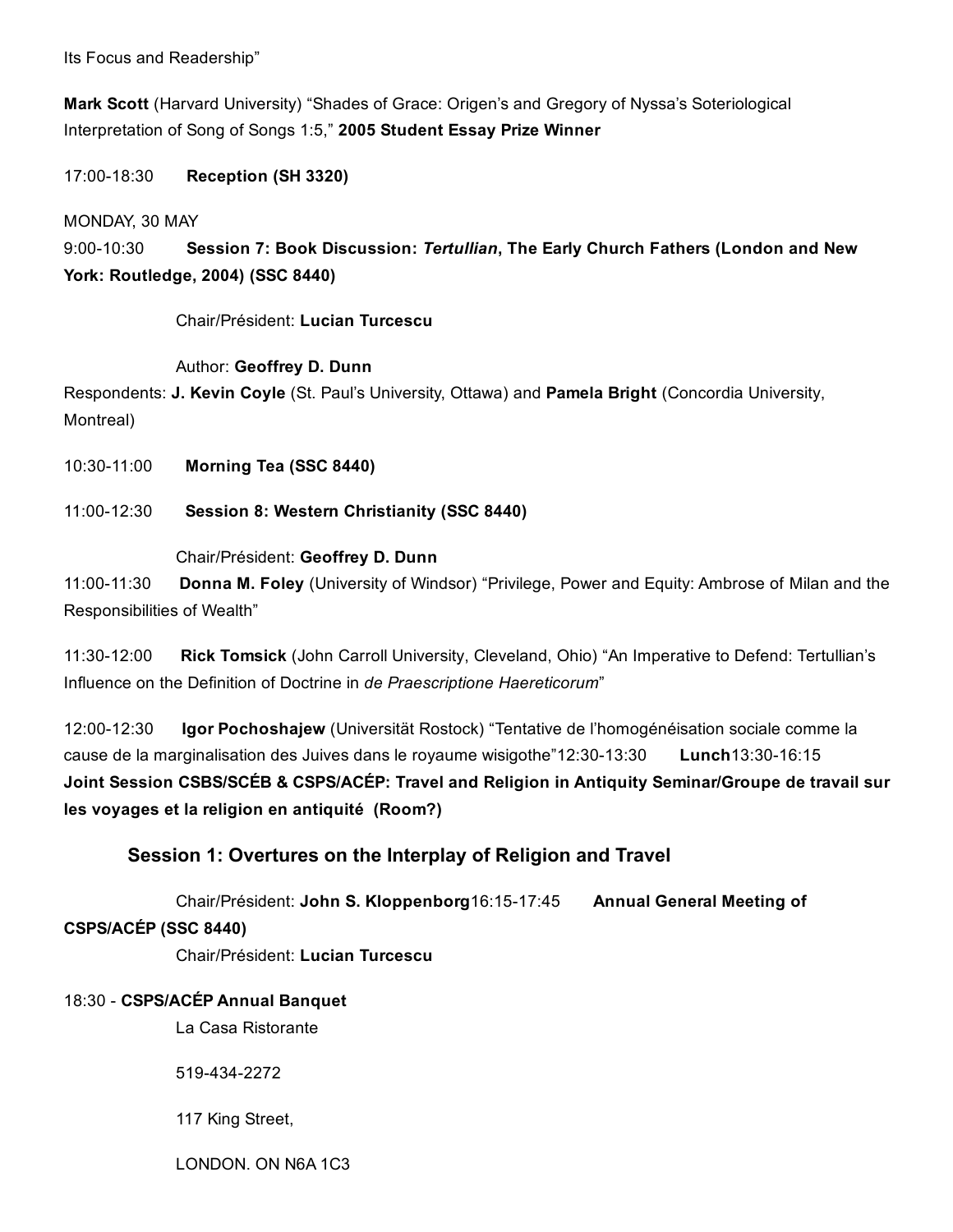TUESDAY, 31 MAY9:00-12:00 Joint Session CSBS/SCEB & CSPS/ACEP: Travel and Religion in Antiquity Seminar/Groupe de travail sur les voyages et la religion en antiquité (Room?)

## Session 2: Realities of Travel

Chair/Président: Phil Harland

### 11:0012:00 Session 5: Gregory of Nyssa (SSC 8440)

Chair/Président: Pamela Bright

11:00-11:30 Lucian Turcescu (St. Francis Xavier's University, Antigonish) "Plotinus and Gregory of Nyssa on Divine Will"

11:30-12:00 Yong Hwa Lee (University of Montreal) "Gregory of Nyssa and John Wesley's Theological Dialogue on Christian Perfection in the Context of Phil. 3:12-15"

12:00-13:00 **Lunch** 

13:00-15:00 Session 6: Eastern Christianity (SSC 8440)

Chair/Président: Charles Kannengiesser

13:00-13:30 George Bevan (University of Toronto) 2004 Student Essay Prize Winner "Theodore of Mopsuestia and the Origins of the Nestorian Controversy"

13:30-14:00 Michael Choi (?) "Chrysostom and the Role of Memory as a Spiritual Discipline"

14:00-14:30 Darren E. Dahl (McMaster University) "The Name that Calls Us: Jean-Luc Marion and Denys the Areopagite"

14:30-15:00 Andreas Andreopoulos (University of Pennsylvania) "Byzantine Representations of the Universe: From Maps to Icons"

15:00-15:30 **Afternoon Tea (SSC 8440)** 

15:3016:30 Session 9: Hilary of Poitiers (SSC 8440)

#### Chair/Président: Theo de Bruyn

15:30-16:00 Thomas Buffer (Josephinum, Columbus, Ohio) "Libertas Publica in Hilary of Poitiers: Citizenship and Redemption"

16:00-16:30 Nita Kotiuga (Concordia University, Montreal) "The Inner Dynamics of Personal Conversion in the Writings of Hilary of Poitiers"

#### 4. RESUMÉS / ABSTRACTS

Theo de Bruyn, "P.Ryl. III.471: Evidence of Early Egyptian Appropriation of a Baptismal Innovation"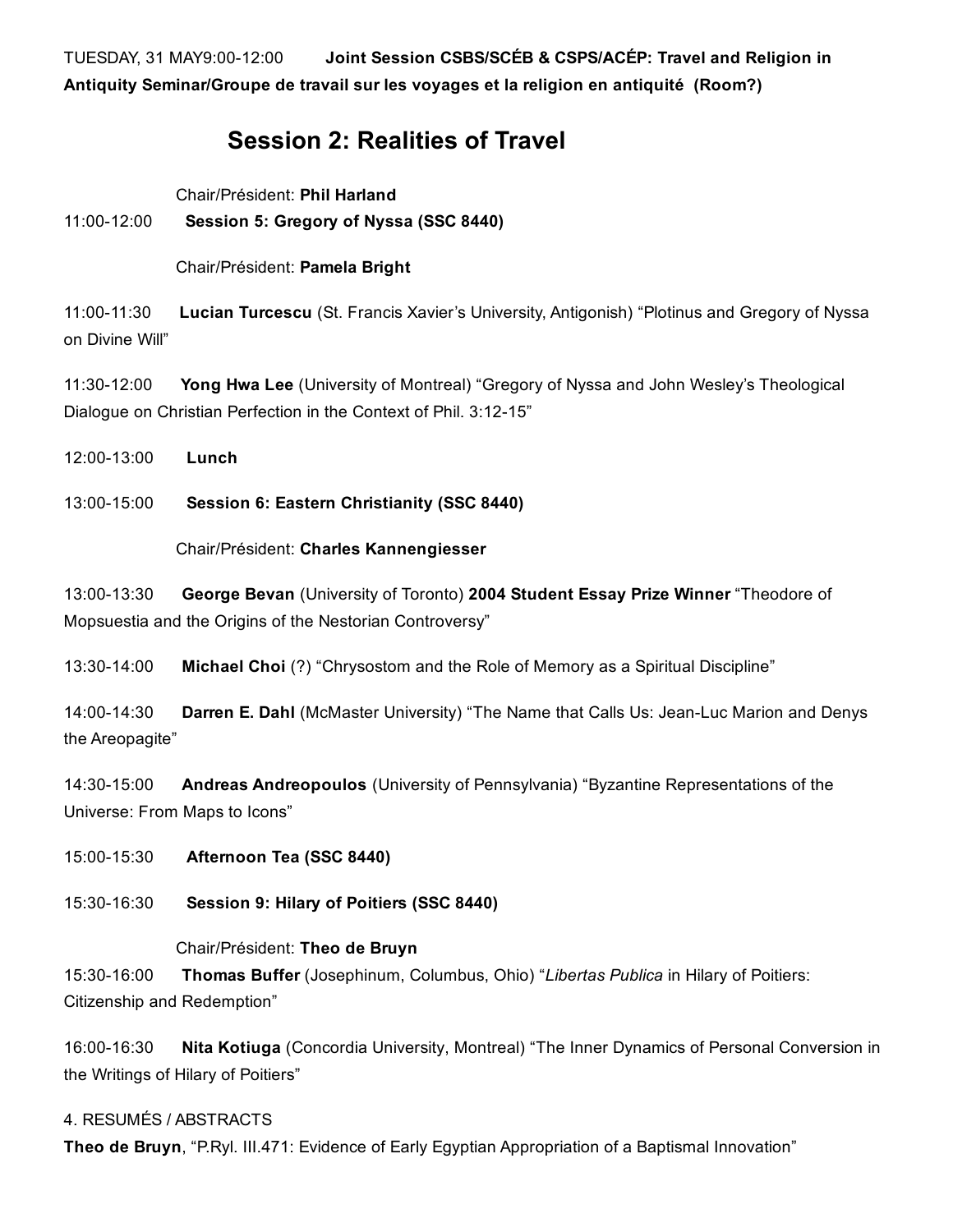The paper identifies the inscription on P. Ryl. III.471 – 'Holy oil of gladness against every hostile power and for the grafting of your good olive tree of the catholic and apostolic church...Amen.' – to be a pre-immersion formula of anointing that was introduced into eastern baptismal liturgies in the late fourth century. The paper discusses each element of the inscription in light of the earliest witnesses to this formula in patristic literature and liturgical texts. Certain peculiarities of phraseology suggest that the writer of the papyrus was drawing on a liturgical exemplar or an oral tradition influenced by Coptic usage. The papyrus thus provides evidence for the early incorporation of the formula into the baptismal rite in Egypt, as well as evidence of the role of the liturgy and clergy of the church in the provision of amulets.

#### Dina Teitelbaum, "Did the Samaritans Purify Themselves with Urine?"

According to Epiphanius of Salamis, the Samaritans used urine when purifying themselves from certain contaminations. Usually discarded by scholars as a figment of this Church Father's imagination, we trace this claim to the Indo-Iranian setting. In the Zoroastrian cult, impurity is first cleansed with cow's urine acting as a barrier between the pollution and the final washing with water. This peculiar habit may have been a longstanding tradition also with the Samaritans in Roman Palestine dating back to the transferral of populations into Samaria from the east, as recorded by the Assyrians, 2 Kings, and Josephus.

Timothy Pettipiece, "Counting the Cosmos: Numeric Patterning in the Manichaean Kephalaia"

Since their discovery in 1929, the Coptic Manichaean codices from Medinet Madi have attracted relatively little scholarly attention. In spite of the fact that they represent the most important source base for Manichaean studies, after 75 years, the process of editing is far from complete. One of the manuscripts, however, the first volume of Kephalaia, has reached an advanced stage of publication and, thus, may serve as an ideal candidate for the application of new and innovative methods of literary and socio-historical analysis. One of the most remarkable aspects of the Kephalaia is the degree to which numbers and numeric patterns are employed as a means of communicating Manichaean theology and values. As part of on-going research into this phenomenon, this paper will examine the theological, rhetorical, and sociological functions of numeric patterning in the Kephalaia and offer some hypotheses about why early Manichaeans became so interesting in the enumeration of the world around them.

Rhalys Tellili, "Journeys of St. Augustine of Hippo"

The provincial boundaries of Roman North Africa during St. Augustine of Hippo's bishopric (396430 C.E.) had been reorganized by Diocletian's administrative and military reforms approximately one century earlier around 298 C.E. Augustine spent considerable time outside his 'diocese' (Hippo Regius) travelling on the impressive Roman road network attending conferences and seeing to Church affairs. This paper will examine the ancient road system and terrain Augustine travelled on in Africa based on scholars' research, particularly over the last hundred years, of Roman North Africa in Late Antiquity, Augustinian research and Roman road network mapping.

Pamela Bright, "Augustine's Theology of Scripture"

For Augustine, the praxis of biblical interpretation was closely linked with the immediate demands of his pastoral ministry as in his sermons and his scriptural commentaries. However the evolution of his understanding of the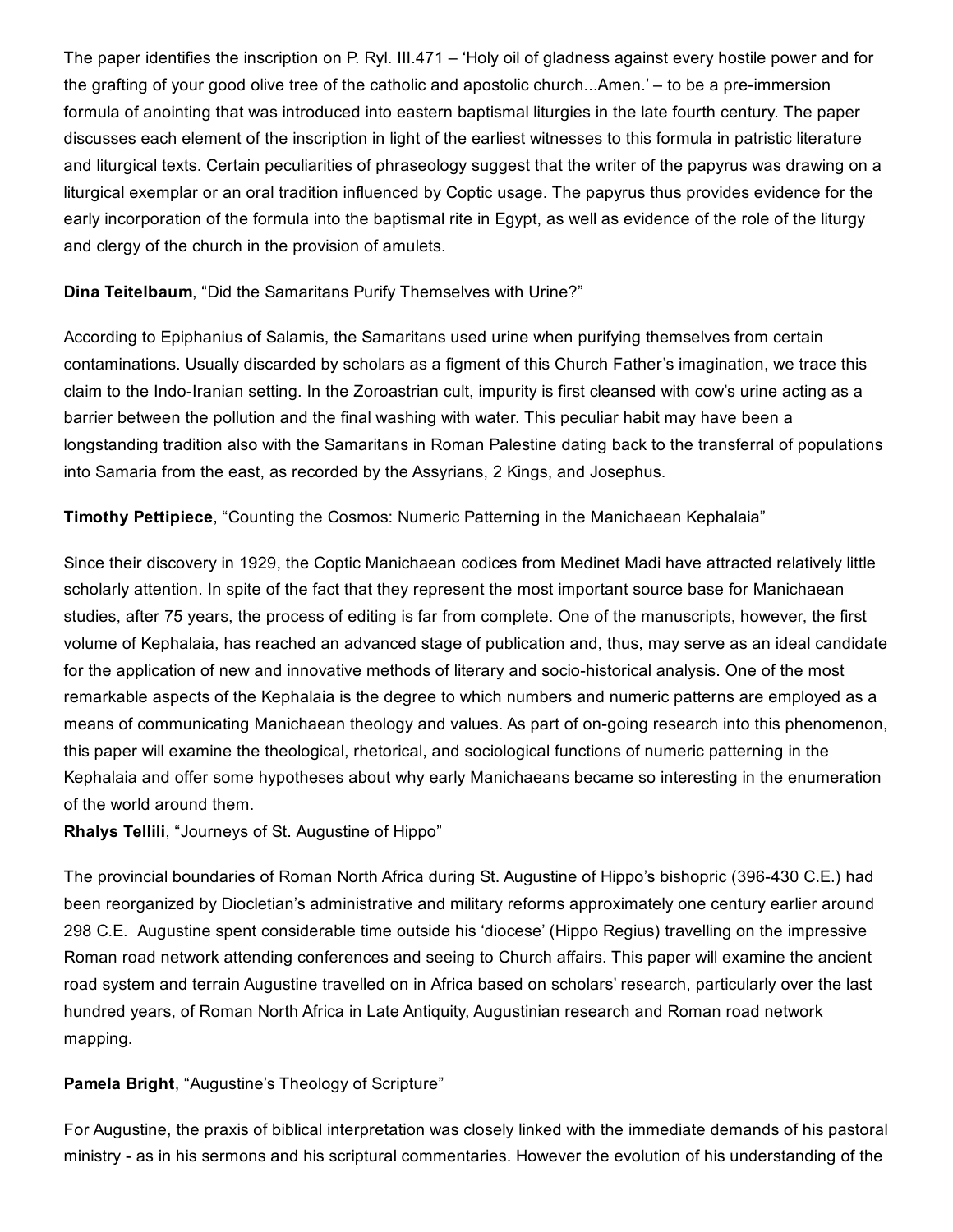principles that guide the praxis of the interpreter is best understood in tandem with the evolution of his thought on central theological issues such as grace, revelation and christology. The paper will explore Augustine's hermeneutics in the frame of his theological reflections in the *De doctrina Christiana* and *Confessions*. Geoffrey D. Dunn, "Mary in the Christmas Homilies of Augustine's Late Episcopacy"

This paper examines the homilies Augustine preached in the later years of his episcopacy during the Pelagian controversy (411430) during the Christmas season in order to comment on his references to Mary, the mother of Jesus. This is part of a much larger investigation into the rise of the cult of Mary in Christian antiquity prior to the Council of Ephesus in 431. It is argued here that it was not the Pelagian controversy itself that is of significance but rather Alaric's capture of Rome, an event that forced many ascetical women, particularly virgins, to flee to Africa. I believe in a couple of homilies we find evidence of Augustine realizing, during the Christmas season, how appropriate Mary was as a role model for these women who were suddenly so prominent in African Christian communities, which is among the first steps in the development of Mary as a cult figure.

Hubertus R. Drobner, "Possidius of Calama's *Indiculum* and the chronology Augustine's *Sermones ad populum*"

Since the studies by D. de Bruyne and C. Lambot in 1930/31 it had been generally accepted that the manuscript tradition of Augustine's sermons reflects their order given in Possidius' *Indiculum*, which was consequently assumed to be a chronological one. After the discovery of the new "Dolbeau sermons" this theory met increasing doubt, and a liturgical or thematical order was suggested (Hombert/Drobner). As the whole question still is very much discussed and so far no universal agreement was attained, the paper intends to inquire further into the structure of Possidius' *Indiculum* and the kind of evidence which may be taken from it regarding the chronology of Augustine's sermons.

Marcin Dec, "The Literal and Spiritual Sense of Scripture in Origen: The Recent Debate"

The paper would examine recent contributions to the debate regarding Origen's interpretation of the Scripture. Italian, German, French and English critics agree about the need for clarifying the basic aspects and principles of Origen's exegesis. They introduce new insights and new questions concerning the hermeneutical initiatives of Origen in the frame of his Alexandrian culture.

Tuomas Rasimus, "Origen of Alexandria on the 'Gnostic' cursing of Jesus"

Much has been written on Paul's enigmatic statement in 1 Cor 12:3, "I want you to understand that no one speaking in the Spirit of God ever says 'Jesus is accursed!" The purpose of this paper is not to speculate about what Paul had in mind, but to study why Origen attributed the act of cursing to the so-called Ophite Gnostics, the alleged worshipers of the serpent; for what is otherwise known of these Ophites does not seem to allow such an attribution. In this paper, I will study the Ophite Christology, searching especially for traces of negative images of Jesus. I will first consider the highly polemical context in which Origen makes his claim (Contra Celsum 3.13; 6.2438; 7.40; cf. the Catena fragment 47). Second, I will examine Church Fathers' descriptions of the Ophite mythology (e.g., Irenaeus, Adv. Haer. 1.30), then those Coptic Gnostic texts which have connections to these heresiological accounts, and, finally, certain other Gnostic documents in which a hostile attitude towards Jesus indeed seems attested. After the evidence is examined, I will consider two scholarly theories – those of Walter Schmithals and Birger Pearson – concerning the connection between 1 Cor 12:3 and Gnosticism. Finally, a new proposal will be put forth as to where Origen found the basis for his curious claim.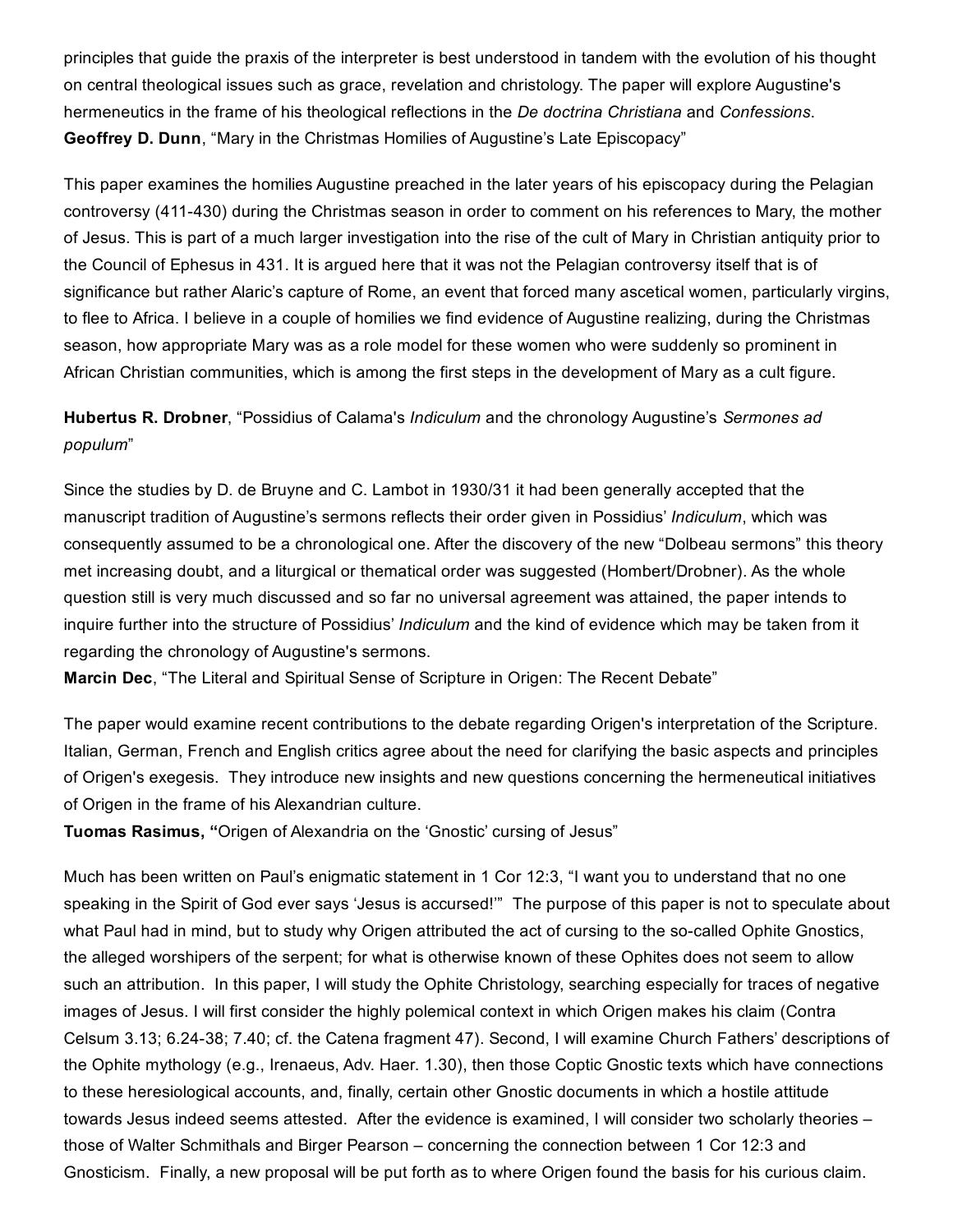Charles Kannengiesser, "The Project of the Handbook – Patristic Exegesis: Its Focus and Readership"

Among the disruptions which characterize postmodernity inside the church, the loss of classical languages and of historical knowledge about Antiquity imposes a renewed consideration of the patristic legacy. Based on modern scholarship, a global survey of that legacy as a whole is more than ever opportune: The Handbook focuses the challenge of such a survey, at once recapitulative of the early church achievements, and informative of the breadth of scholarship devoted to patristic exegesis during the 20th century. It addresses a potential readership in all Christian traditions, in Jewish circles, and on the level of the general public particularly those interested in the roots of Western culture.

Mark Scott, "Shades of Grace: Origen's and Gregory of Nyssa's Soteriological Interpretation of Song of Songs 1:5"

Donna M. Foley, "Privilege, Power and Equity: Ambrose of Milan and the Responsibilities of Wealth"

Ambrose of Milan's commentary on social conditions may best be approached through his document, *On Naboth ( De Nabuthe Iezralita*). In this work, he develops three distinct themes, those concerning the stewardship of the earth, the beneficial attributes of almsgiving, and the destructive nature of avarice. Although not unique to the Ambrosian corpus, these themes are fully scrutinized by him and represent elements of his understanding concerning duty and obligation. In this paper, I wish to explore these themes, and then place them within the wider context of his social perspective.

Rick Tomsick, "An Imperative to Defend: Tertullian's Influence on the Definition of Doctrine in *de Praescriptione Haereticorum*"

In *de Praescriptione haereticorum*, Tertullian launched a clever rhetorical attack against Gnostic influences which threatened the purity of the late second century church in Carthage, using a creative literary method to attract attention to his argument. That method involved the use of a legal pleading whose form might conjure a perception of authoritativeness in the minds of his listeners, identifying his legal "brief" with the Roman form of action regarding personal property rights.

This treatise of his was one reason that history has concluded that Tertullian was a lawyer, though the evidence is not beyond doubt, and recent scholarship has questioned long held opinions based on the scant historical knowledge of his life. Whether he was or was not a Roman lawyer in the formal sense is less important than the supposition that he was a layman, and the mounting evidence that his writings did influence early faith communities (not to speak of later ones) in their ecclesiology, the formulation of summaries of their faith, and their understanding of tradition (and ultimately, therefore, an acceptable and universal canon of scripture). What he intended by his use of legal "prescriptions" was not a single purpose; he played both sides of the litigation fence (pardon my pun, but he was on the "offense" and the "defense" in his use of the word "*praescriptio*"). I would like to examine and discuss his authority for writing what he did at the time he wrote it, and the perceived imperative for doing so in light of the burgeoning popularity of Marcionite teachings. *De Praescriptione* is an important document to historians, theologians, literary scholars, and believers, for a number of reasons, and it deserves greater scrutiny in the field. This paper and the discussion to follow will be an attempt to analyze several of these reasons (including the *regula fidei*, apostolic succession and authority, literary expression and exegesis).

Igor Poschoshajew, "Tentative de l'homogénéisation sociale comme la cause de la marginalisation des Juives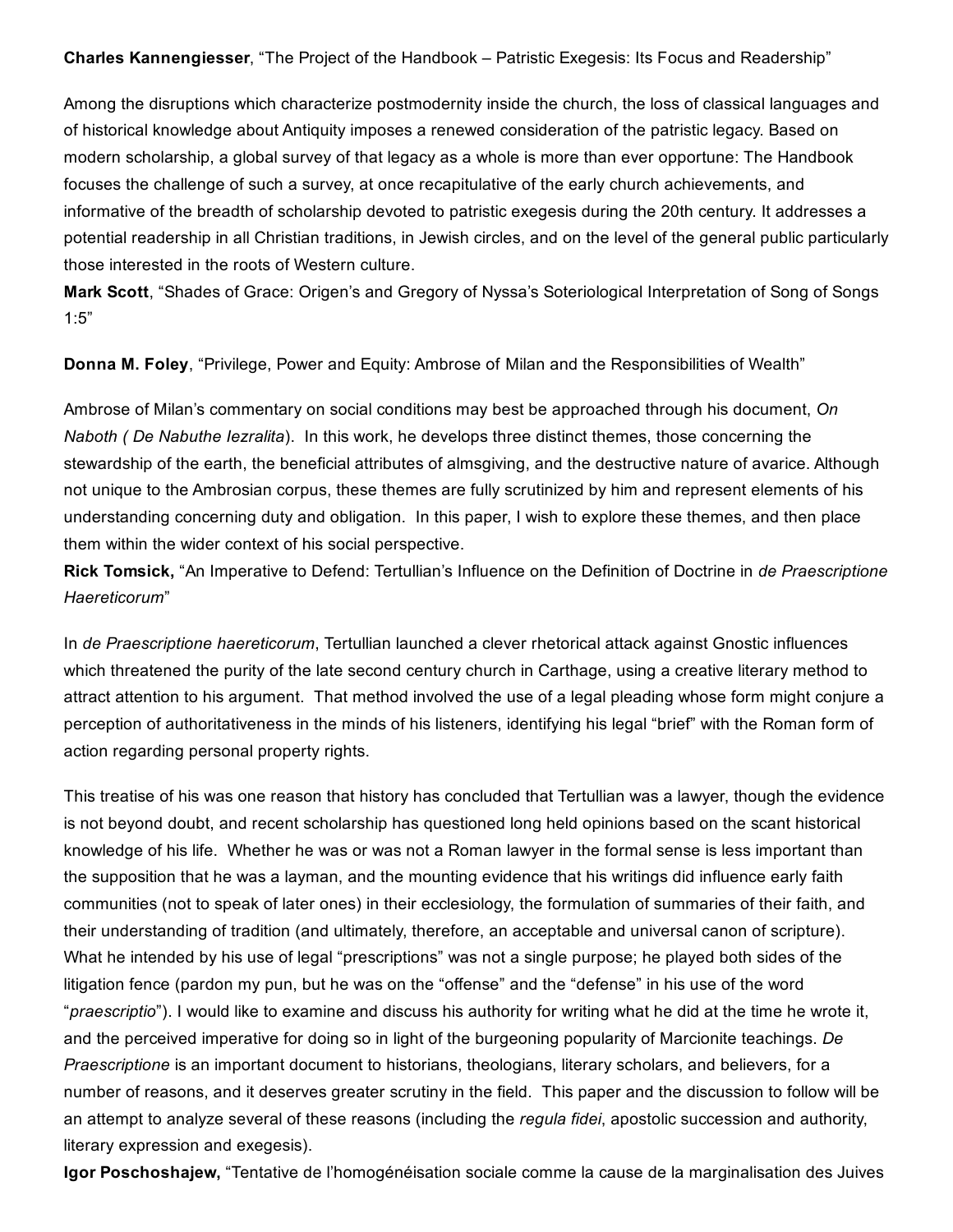dans le royaume wisigothe"

Les explications proposées par des chercheurs pour la légalisation antijuive dans le royaume wisigothe ont souvent accentué unilatéralement soit les motives particulières des rois catholiques soit l'influence des conciles contemporains. Chaque position suscitait jusqu'à présent de nombreuses critiques et il paraît impossible d'explorer les motives, parce que nous ne disposons pas de beaucoup de sources. Le contexte historique et les textes des lois et des canons, eux même, laissent entrevoir que la Monarchie et l'Eglise voyaient dans l'homogénéisation de la population sur la base de la religion catholique leur objectif commun. Les tentatives multiples de le réaliser se traduisent par la légalisation wisigothe à l'égard des Juives, dont le but n'était jamais atteint.

Lucian Turcescu, "Plotinus and Gregory of Nyssa on Divine Will"

Church Fathers whole-heartedly agreed that God's will is free and that freedom of the will is perhaps the most important gift God gave us humans when he created us "in his image." However, the same Fathers objected to equating our will--understood as the power to deliberate--to God's freedom. In these Fathers view, to deliberate is to take time to think of the distinction between right and wrong, that is, not to know this distinction immediately. This entails imperfection which cannot be the case with God. I propose to consider a different kind of will of the divinity, such as was first expressed by Plotinus in *Ennead* VI.8,13 in regard to the One and repeated almost word for word in regard to the Christian God by Gregory of Nyssa as "God continually wills to be what he is and is adequately what he wills to be" (*Contra Eunomium* 3, 125). This view moves free will from the field of gnoseology, where it is usually placed, into that of ontology. The description of the will of the One that Plotinus provides in *Ennead* VI. 8, 13 is unprecedented and extraordinary by the standards of ancient philosophy. The novelty which Gregory of Nyssa added to this understanding of the divine will is that it can be both transcendent and immanent. Gregory's insight represents the consequence of theological reflection on the Incarnation of God.

Yong Hwa Lee, "Gregory of Nyssa and John Wesley's Theological Dialogue on Christian Perfection in the Context of Phil. 3:12-15"

The purpose of this paper is to explore the interpretation of Philippians 3:12-15, concerning the notion of Christian perfection, and its effect on Christology as Gregory of Nyssa and John Wesley expressed it as a central theme of Christian faith in their historical setting of life. In exploring essential elements of their similarity and difference this paper will propose "a unity in diversity" in the theological dialogue between Gregory and Wesley, meaningful for our present ecumenical era.

George Bevan, "Theodore of Mopsuestia and the Origins of the Nestorian Controversy"

The christological controversy that led to the First Council of Ephesus did not begin with the episcopacy of Nestorius in 428, but was instead rooted in the esoteric teaching of the Antiochene School, the leading light of which was Theodore of Mopsuestia. Nestorius and his radical cadre brought to public attention in the East Theodore's dyophysite teaching and reservations about *Theotokos*, which were both deeply at variance with popular piety. Nestorius, however, deliberately misrepresented the origins of the dispute in his *Liber Heraclidis* and at once recast the debate in terms of one Theodore had encountered decades earlier, and unfairly placed the blame for its renewal squarely on the shoulders of Cyril of Alexandria.

Michael Choi, "Chrysostom and the Role of Memory as a Spiritual Discipline"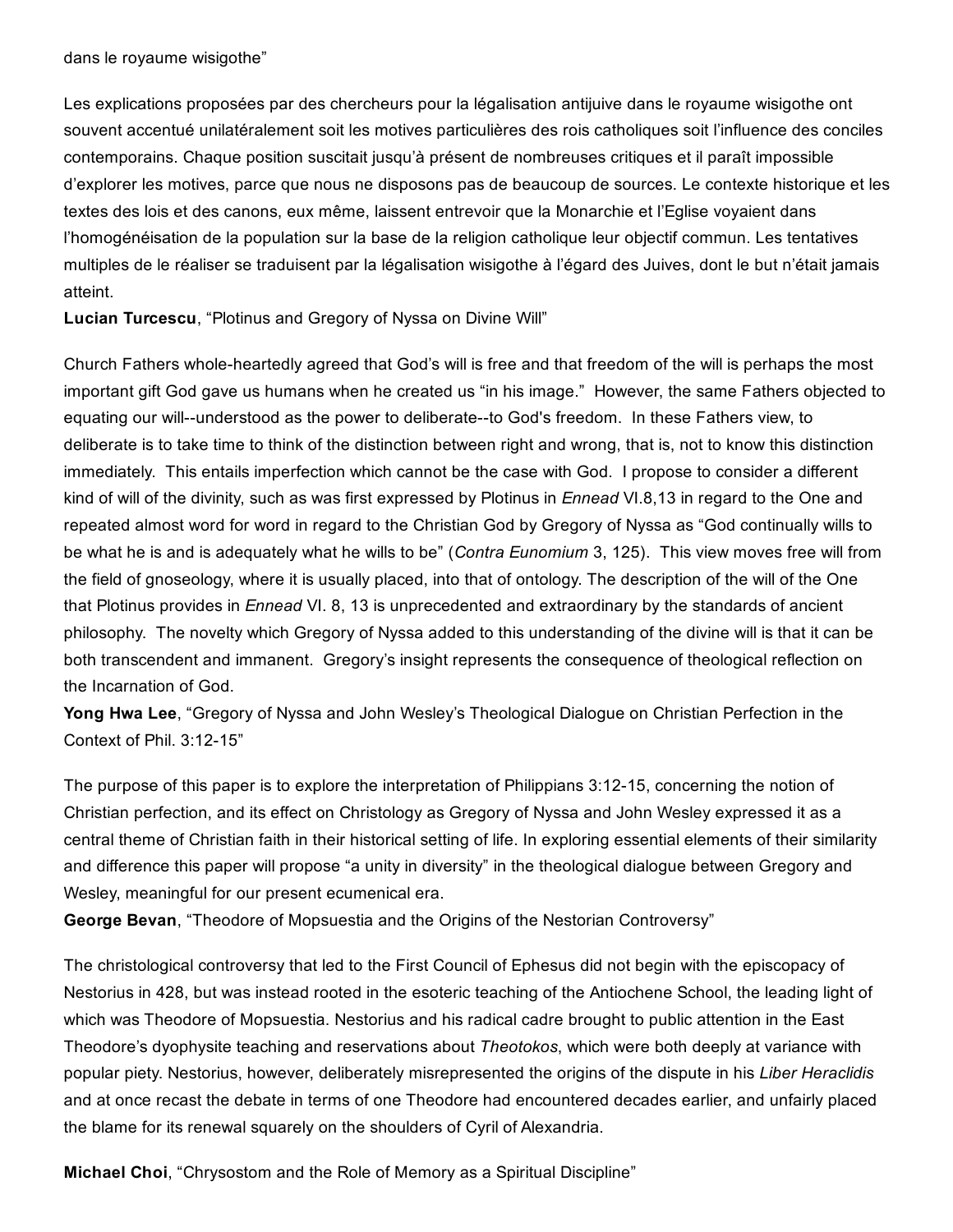Repression of the passions is the practice of moderation John Chrysostom prescribed as one of the spiritual disciplines of the Christian life. The role of memory plays a significant part in this contemplative discipline. While he exhorted against the negativerecalling of one's past and imaginings that are damaging to the health of the soul, he also set forth instances in which the memory can be used constructively to fight one's spiritual battle against the passions. Used properly, the outcome will be an attainment of humilityand gratitude toward God and peace against the troubling passions at war with the soul.

**Darren E. Dahl**, "The Name that Calls Us: Jean-Luc Marion and Denys the Areopagite"

The notion of 'the call' is central to the phenomenological theology of Jean-Luc Marion. This paper will explore the roots of that notion in Marion's treatment of Pseudo-Dionysius. It will argue that, for Marion, Denys provides a way of thinking that is based on a nonpredicative discourse (i.e., praise) which not only exceeds representational thinking but, in fact, introduces an entirely different understanding of intentionality. This counterintentionality is manifest in the call which catches the worshipper up and gives him his selfhood. By taking this approach to Marion's reading of the Areopagite, the paper will resituate an aspect of the current 'postmodern' debate concerning the nature of 'negative theology' (between Marion and Derrida and their interpreters).

Andreas Andreopoulos, "Byzantine Representations of the Universe, from Maps to Icons"

The medieval mappamundi was not so much a practical map used in travels, as an exposition of the cosmology of the time. The description of the entire universe is a task so vast that even today tests the borders of science and religion. In the religious Middle Ages, in the West and the East alike, the cartographic, visual representation of the universe, heaven and earth together or separately, was an overwhelming task of religious significance. The world seen in its entirety was created directly by God, and its arrangement when seen from a distance could only reflect a sacred view. As interesting these maps are, there very few extant examples of Byzantine maps in general. Nevertheless, there is an example of such a map in iconography. Although Byzantine cartography is a mystery, a particular type of icon of the Transfiguration of Christ that emerged in the fourteenth century includes an unprecedented mandorla that seems to be based on cosmological views and the cartographic knowledge of the time, representing the earth and the heavens, as it can be ascertained from a comparison with Arabic and European medieval and early Renaissance maps - and amplified by the interest in the court of Andronikos II in cartography as well as in hesychastic theology. This implicit symbolism can be supported by the theological symbolism of the mandorla, and in that sense it was prepared and anticipated by the Patristic writings on the Transfiguration, but it waned and eventually faded out in Russian iconography. Thomas Buffer, "*Libertas Publica* in Hilary of Poitiers: Citizenship and Redemption"

In his Commentary on Matthew, Hilary uses Roman political and legal terminology to illustrate his doctrine of salvation through belief in the incarnate Son of God. In so doing he transforms the meaning of such traditional concepts as *salus*, *securitas*, and *libertas publica*. This paper explores an instance of this in his striking depiction of the Church as the "city" of Christ's body. How is one incorporated into this city/body? What are the consequences of citizenship (inclusion) in that body/city? And, since Hilary says that the Son joined himself to the whole human race in the incarnation, is anyone excluded from citizenship in the city of his body? Nita Kotiuga, "The Inner Dynamics of Personal Conversion in the Writings of Hilary of Poitiers"

Hilary of Poitiers has been described as the "most impersonal of writers", who has left few traces of the details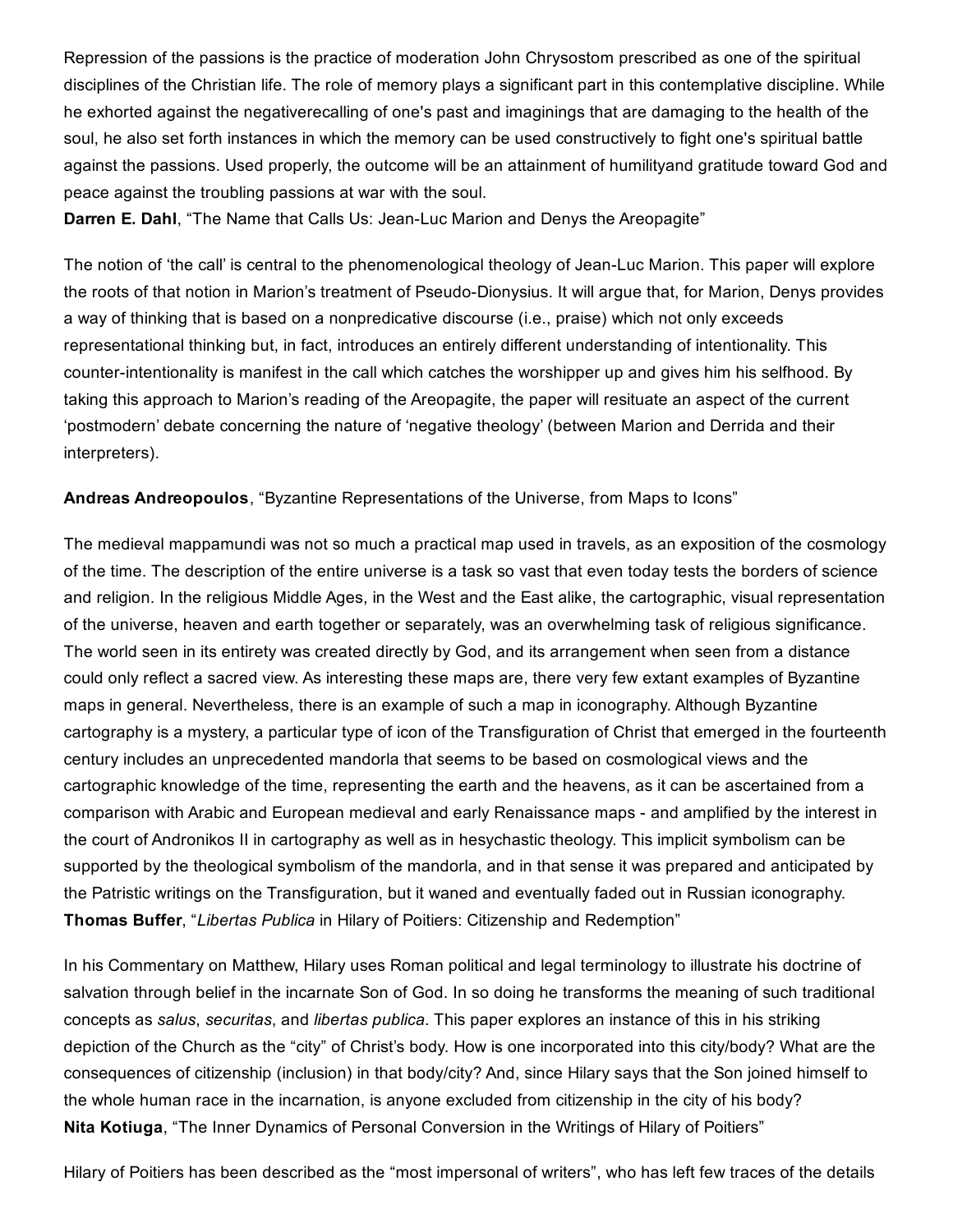of his life in spite of a seventh century *Life* by Fortunatus of Poitiers. To glimpse his selfunderstanding of the process of conversion we must turn to the comments in theological works, like the *De Trinitate*. The paper will present a short analysis of Hilary's reflection on the steps by which he came to Christian faith, steps anticipating the Augustinian meditation of a journey of conversion, in *Confessions*. 5. BOOK DISCUSSION The book discussion at the annual conference of Canadian Society of Patristic Studies, May, 2931, 2005, at the University of Western Ontario, London, Ontario, will be on Geoffrey D. Dunn, *Tertullian*, The Early Church Fathers (London and New York: Routledge, 2004). ISBN 0-415-28230-6 (hbk) (\$CAD 107.62); 0-415-28231-3 (pbk) (\$CAD 36.65).

Le livre discuté au rencontre annuelle de l'Association canadienne des études patristiques (29-31 mai, 2005, Université de Western Ontario, London, On) sera Geoffrey D. Dunn, *Tertullian*, The Early Church Fathers (London and New York: Routledge, 2004). ISBN 0-415-28230-6 (hbk) (\$CAD 107.62); 0-415-28231-3 (pbk) (\$CAD 36.65).

## 6. MINUTES OF THE ANNUAL GENERAL MEETING OF THE CSPS/ACEP: MAY 31, 2004, 3:30 p.m. UNIVERSITY OF MANITOBA

Present: Donna Altimari-Adler, Lorraine Buck, Geoff Dunn, Donna Foley, Robert Kennedy, Joanne MacWilliam, Steven Muir, Paul-Hubert Poirier, Lucian Turcescu

1. Visit of Representative from the Federation- Wendy Robbins, V-P, Women's and Equity Issues, was the representative- she talked briefly about the document being discussed June 2 by all Presidents of Associationsthis document was based on 50 written submissions and consultations and stressed a) the value of Humanities and Social Science research, b) the need to keep standard research grants, but to add a measure of flexibility, and c) the need for an increase in funding, particularly with respect to graduate students- she said that the issue of travel funds had not yet been addressed, but that all societies want it- two reports are now ready:a) The New Scholars Task Force Report which addresses the needs of administrators and provides information for new people entering the workforceb) The Women's Equity Issues Network (WEIN) which addresses Human Rights issues, Internal Evaluations, and CAUT Evaluations- she advised that the Conference next year will take place at the University of Western Ontario and that the organizational meeting will be held on September 24.2. Approval of Agenda P. Widdicombe/D. Foley

3. Approval of Minutes from the Meeting in Halifax, May 29, 2003

J. MacWilliam/P. Widdicombe4. Matters Arising from 2003 AGM Meeting a) At the last meeting, T. DeBruyn questioned the amount listed as Congress Expenses. L. Turcescu clarified that this amount included the President's reception; he also mentioned that the Executive decided to raise conference participation fees as follows: \$20.00 for regular members \$30.00 for non members \$15.00 for students/retired/unwaged- the Executive agreed at the Teleconference in October to cover expenses, such as tea and coffee. b) At the last meeting, a proposal was put forward to create an endowment fund to support student travel and modest scholarships; L. Turcescu will encourage people to make charitable donations, perhaps by including something in the bulletin; to date, nothing has been received by way of donations c) At the last meeting, two positions were filled which have now been changed:

 Mona LaFosse was to replace L. Buck on the Program Committee; she was unable to act as Chair this year, so the position was given to S. Cazelais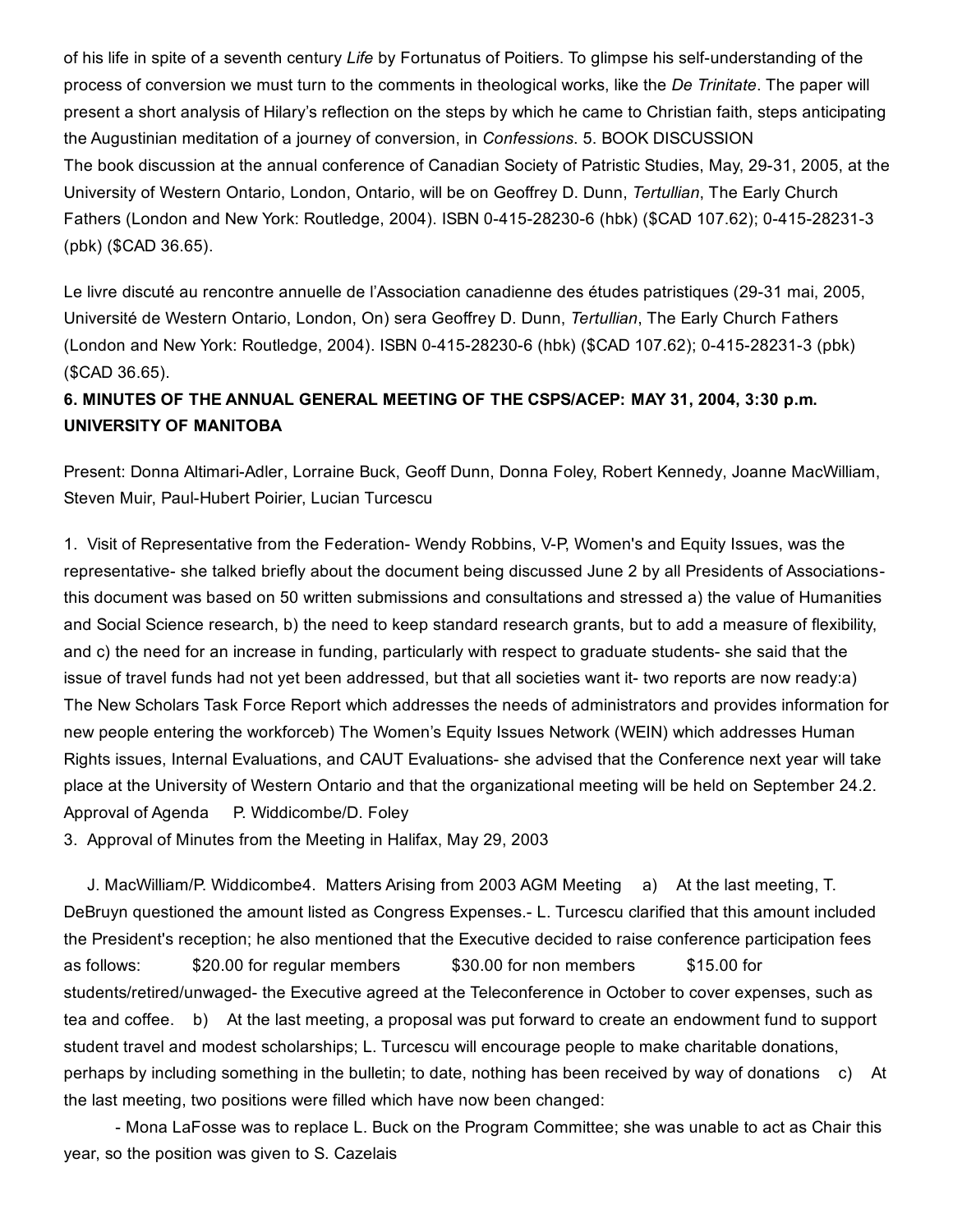Margaret MacDonald was to replace N. Denzey on the Nominating Committee; she has resigned this position

5. President's Report - the President, Pamela Bright, was unable to attend this year's conference and sent her regrets for her absence and her thanks to those who helped her throughout the year

 she thanked Vivian Olender who agreed to act as this year's local representative at the University of Manitoba

 she also talked about the SSHRC Transformation Consultation process, indicating that she worked on the report with L. Turcescu and T. DeBruyn and that our Society's report was quote twice6. Memorials - There were no deaths during 2003-20047. Treasurer's Report - S. Muir handed out travel expense forms and financial statements - he stated that the transfer of books from the previous Treasurer, Tim Hegedus, had been successful and that his statement reflects the previous pattern. - P. Widdicombe questioned the Treasurer's Expenses; he believed they were high - S. Muir explained that these expenses included the cost of shipping the books to him - J. MacWilliam questioned the 2002 Congress Expenses; S. Muir explained that there were two ways of doing the books, and he was following the method whereby expenses were listed in the year the funds were actually disbursed, regardless of when they were incurred - P. Widdicombe questioned the amount for Travel Expenses; he pointed out that previously the Treasurer was paying out at every request, although there was only so much money allotted to this expense. - S. Muir raised two issues: a) an error has been made in assessing one of the fees; the SR fees for students/retirees should have been \$21.00, but \$31.00 was assessed; this affected 5 members and he asked how it should be handled. - R. Kennedy suggested that the five members should be contacted and asked if they wanted a refund; if they did not, they should be offered a charitable receipt b) next year, we will need to increase membership fees, since the Wilfrid Laurier Press is increasing their rate by \$1.00 per year (they had been charging \$25.00 per year for full members); it was suggested that we do not seek an additional \$1.00 from members for this year, but that next year an adjustment should be made for SR subscriptions  $t$  - the 2005 rates will thus be:Full Member + SR \$40.00 + \$27.00Students/Retirees + SR \$17.00 + \$23.00Full Member

\$40.00Students/Retirees \$17.00 S. Muir moved that the 2005 rates reflect the actual costs and should be built into what we charge for membership fees; Seconded P.-H. Poirier- it passed unanimously- S. Muir moved to accept the financial statement; Seconded J. MacWilliam8. Secretary's Report- L. Buck reported that there were four new members, three of whom were students- the question was raised as to how to deal with those who were on the list of members but who were not paid up; there are approximately 70 on the books, but only 50 have paid regularly in the past two years L. Turcescu said he would like the new Vice President to send out a letter to the unpaid members- P. Widdicombe said that this had been done before, but that it used to be the case that the Society's status with the Federation was related to the size of the Society, so he advised that we not pare down the list too far- D. Altimari-Adler suggested that we send invoices to people who haven't paid their dues- D. Foley pointed out that those members who travel extensively might not get letters or E-mails that are sent out- it was also suggested that the reminder should fall into two parts: current activities/research areas, and fees- P.-H. Poirier said that it was normal to receive reminders from societies, both a statement of where one stands and an invoice for any unpaid dues- R. Kennedy urged that the form be clear as to whether or not one is paid up- the Executive agreed to look into the suggestions- it was also suggested that there should be a note on the Membership Fees form for those wanting to submit their fees in a foreign currency that they contact S. Muir who will facilitate the transfer of funds9. Report Submitted to SSHRC: Transformation Consultation. - a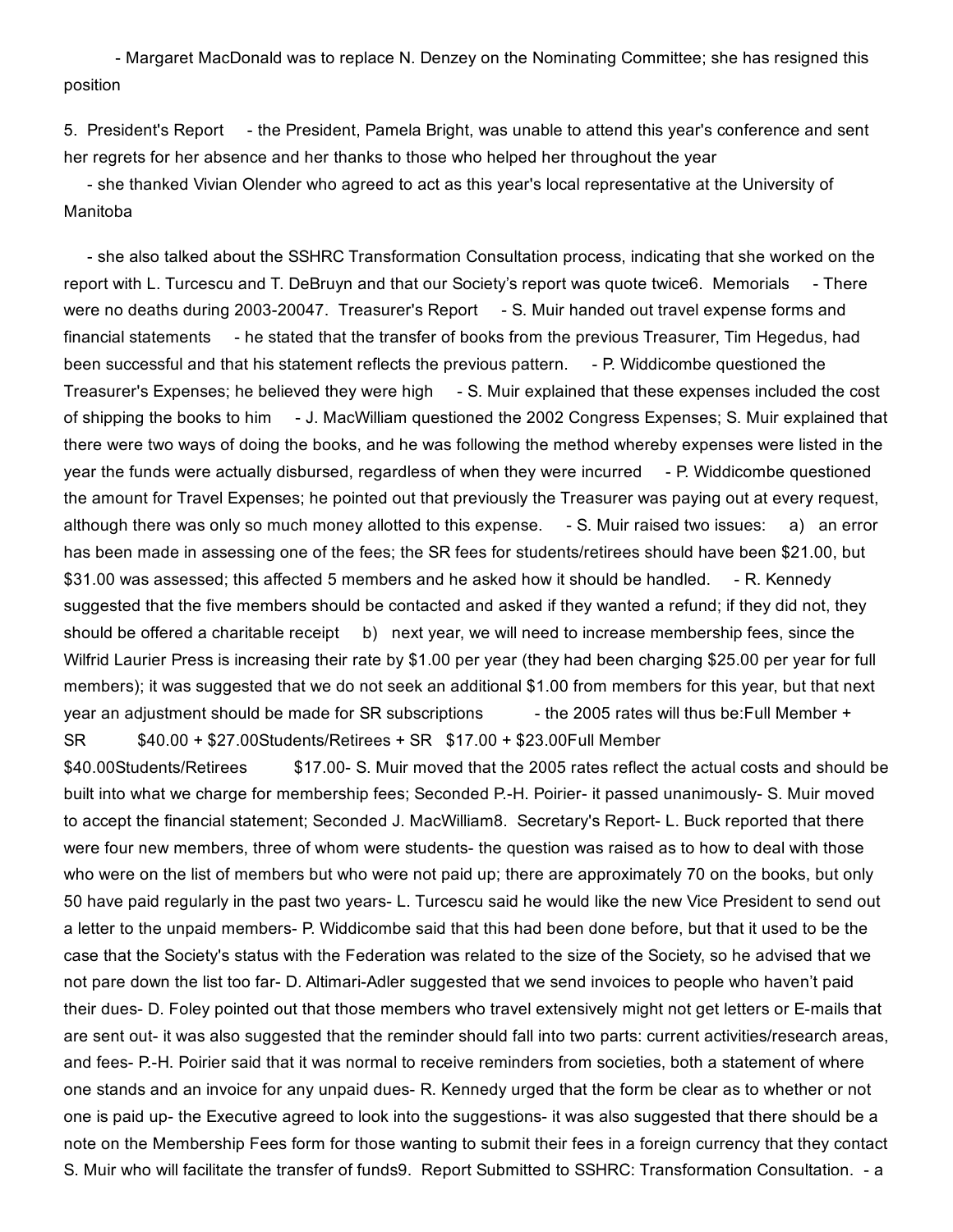report was submitted to the Federation who asked for feedback regarding their plans for transforming-L. Turcescu has copies of this final report, as well as of the report that the Federation submitted to SSHRC- he will post it on the website P. Bright, L. Turcescu, and T. DeBruyn worked on this report, which revolved largely around two issues: the first is that SSHRC is trying to transform into something that would be of more help to the Canadian economy; the report recommended that SSHRC doesn't follow the model of some universities who allow Pharmaceutical companies to dictate the research the second is that SSHRC would like to see Humanities and Social Sciences research more widely distributed; the report made the point that, while this is desirable, SSHRC could be encouraging American think tanks; they recommended that SSHRC go more with research institutes and SSHRC seemed willing to go with this form of enterprise.10. 2005 Conference

- the 2005 conference will be held at the University of Western Ontario; the dates will be May 29, 30, and 31

 G. Dunn advised that the dates for NAPS next year will be June 24. L. Turcescu suggested that the CSPS keep the dates that they have been given for next year, as this will allow a day for people to go from CSPS to NAPS- G. Dunn will be Program Chair next year and he would like to be advised about membership so he can try to bring more people to the conference next year- another issue that was raised was the need for a local rep P. Widdicombe suggested Ian Scott from McMaster who is currently at King's College, London

he also suggested Susan Brown, again from King's College, London

 J. MacWilliam suggested that individuals who have committed to give papers and do not show up should be told that they will be unable to present for three years- D. Altimari-Adler suggested that the Society have people pay beforehand and give a date when the paper must be submitted- R. Kennedy suggested that the President get together with the Presidents of other Societies to see what could be done about this 'no-show' problem- G. Dunn stated that having a theme and encouraging people to address this theme might reduce the problem-S. Muir advised that, if more than one Society taps into a theme, then travel funds are provided- P. Widdicombe suggested having a theme for at least one session which could be tied into the CSBS-S. Muir would like to see an E-mail go out which talked about the theme and asked people to consider a paper for next year, perhaps narrowing it down to a particular session topic; he said we could also think about having an international scholar come in- he also pointed out that the CSBS will be starting a new focus group which will go on for at least two years; the topic will be "Travel and its Effect on Religion in the Ancient World" and the timespan will be from the Persian Period to the Later Roman Empire- P. Widdicombe suggested that the Program Chair talk to specific people to get it going- P.-H. Poirier suggested having a session with four papers and a keynote speaker- S. Muir pointed out that we should get feedback from members fairly soon, since a proposal has to be made to the conference as a whole-L. Turcescu asked for suggestions for a book discussion; the following suggestions were made: Mark Vessey's book Charles Kannengeiser's book Geoff Dunn's book- it was decided that Geoff Dunn's book would be reviewed at next year's meeting- the Executive will look into getting reviewers11. Report of the Representative to the CCSR and CFHSS

- the Vice-President stated that neither representative was here (T. De Bruyn and N. Denzey) and he had received no reports

12. Report of the Nominating Committee- D. Foley provided a list of those serving on the various committeesshe pointed out that the Program Committee was short one member and nominations were thus requested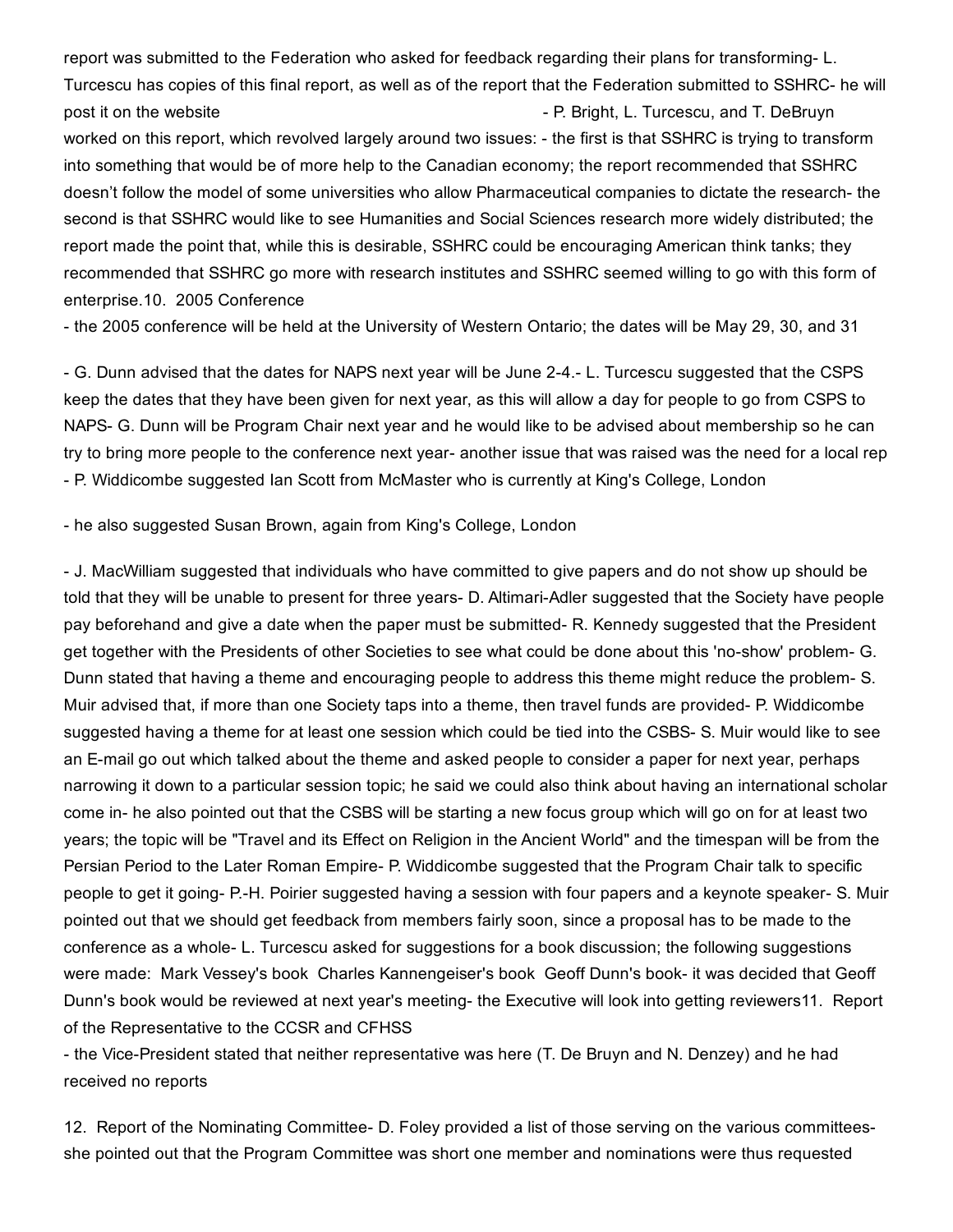from the floor- one name that was mentioned was Anne Pasquier- it was determined that L. Turcescu should contact her, since H. Maier was out of the country- the Executive was granted the power to add someone to the Program Committee a vote was taken on the list, and it was accepted13. Other Business

 G. Dunn advised that a new Society was being created in Australia, called the West Pacific Rim Patristic Society

- it will hold its first meeting in Tokyo in September

- in addition, a conference, entitled Prayer and Spirituality in the Early Church, will be held in Melbourne on July 6, 7, and 8; its theme will be the ascetic life; further information can be found on the website at www.cecs.acu.edu.au- P. Widdicombe thanked L. Turcescu for serving as both Vice President and President in P. Bright's absence and asked him to give her the Society's best wishes14. Adjournment L. Turcescu moved to adjourn at 5:30 p.m.

7. NOUVEAUX MEMBRES/ NEW MEMBERS Rev. Kevin McLeod Th.M. Student - Church History Toronto School of Theology

Yong Hwa Lee, Ph.D. Student University of Montreal Montreal, Quebec

#### Tuomas Rasimus

Universite Laval Faculte de Theologie et de Sciences Religieuses Universite Laval

#### D. Kay Woods

Instructor/Student University of Kentucky

Mark Yenson University of Toronto

#### 8. NOUVELLES/NEWS

Annette Yoshiko Reed: I am now in my second year as an Assistant Professor in theDepartment of Religious Studies at McMaster. Recent Patristics-related publications include "The Trickery of the Fallen Angels and the Demonic Mimesis of the Divine: Aetiology, Demonology, and Polemics in the Writings of Justin Martyr," Journal of Early Christian Studies 12.2 (2004): 14171, and Heavenly Realms and Earthly Realities in Late Antique Religions (editor, with R. S. Boustan; Cambridge: Cambridge University Press, 2004). This past year, I have also presented papers on Irenaeus as a Pauline interpreter at NAPS, on the hermeunetics of Augustine and the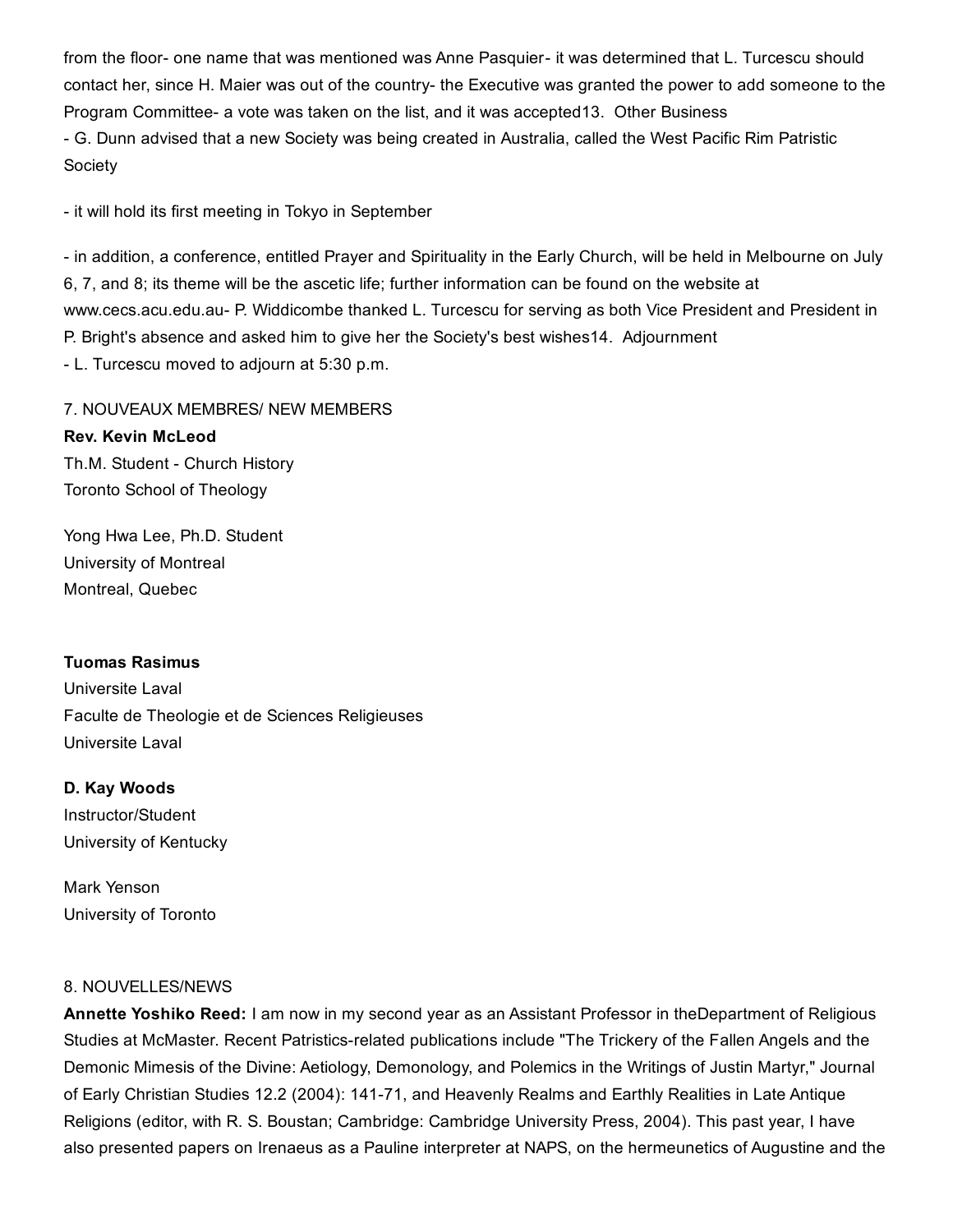Rabbis at the SBL Annual Meeting, and on the Pseudo-Clementine Homilies at a conference on late antique heresiology at Princeton University. My revised dissertation (Fallen Angels and the History of Judaism and Christianity: The Reception of Enochic Literature) will be published in summer 2005 with Cambridge University Press, and I am now beginning a new book on the Pseudo-Clementines in their late antique contexts.

Theodore de Bruyn: "Naming Religious Groups in the Late Roman Empire." *Studies in Religion / Sciences Religieuses*. 33 (2004): 147156. NB: Five of the six papers in the above issue of SR were authored by members of CSPS. The papers were first presented at a seminar held at Université Laval during the Congress of the Humanities and Social Sciences in 2001.]

Tim Pettipiece continues to plug away at his dissertation on numeric patterning in the Coptic Manichaean *Kephalaia* and is, in fact, nearing completion. He will be presenting papers at the CPSP meeting in London, as well as at the joint Manichaean Studies Seminar/International Association for Manichaean Studies Conference in Flagstaff, Arizona, in August.

Lucian Turcescu: I have accepted a position as Associate Professor of Historical Theology (Patristics) at Concordia University (Montreal). I will start there in July 2005. My book titled *Gregory of Nyssa and the Concept of Divine Persons* was published by Oxford University Press in early 2005.

9. BUREAU DE L'ACÉP/ CSPS EXECUTIVE (2003-2004) Président / President Lucian Turcescu (2004-2006)

Vice-president / Vice-president Nicola Denzey (2004-2006)

Secrétaire / Secretary Lorraine Buck (2003-2006)

Trésorier / Treasurer Steven Muir 2003-2006)

Président du programme / Programme Chair Geoffrey Dunn (2003-2005)

Editeur du Bulletin & Webmaitre / Bulletin Editor & Webmaster Tim Pettipiece (2004 2007)

10. RAPPEL DU TRÉSORIER/REMINDER FROM THE TREASURER Here is a reminder for all members who have not already done so to send in their annual membership fees. The fees are as follows:

65.00\$ as regular member, with SR subscription. 40.00\$ as regular member, already receive SR. 48.00\$ as student/retired member, with SR subscription.

17.00\$ as student/retired member, already receive SR.

Please send to the treasurer, Steven Muir, at the address below:

Steven C. Muir, Ph.D. Assistant Professor of Religious Studies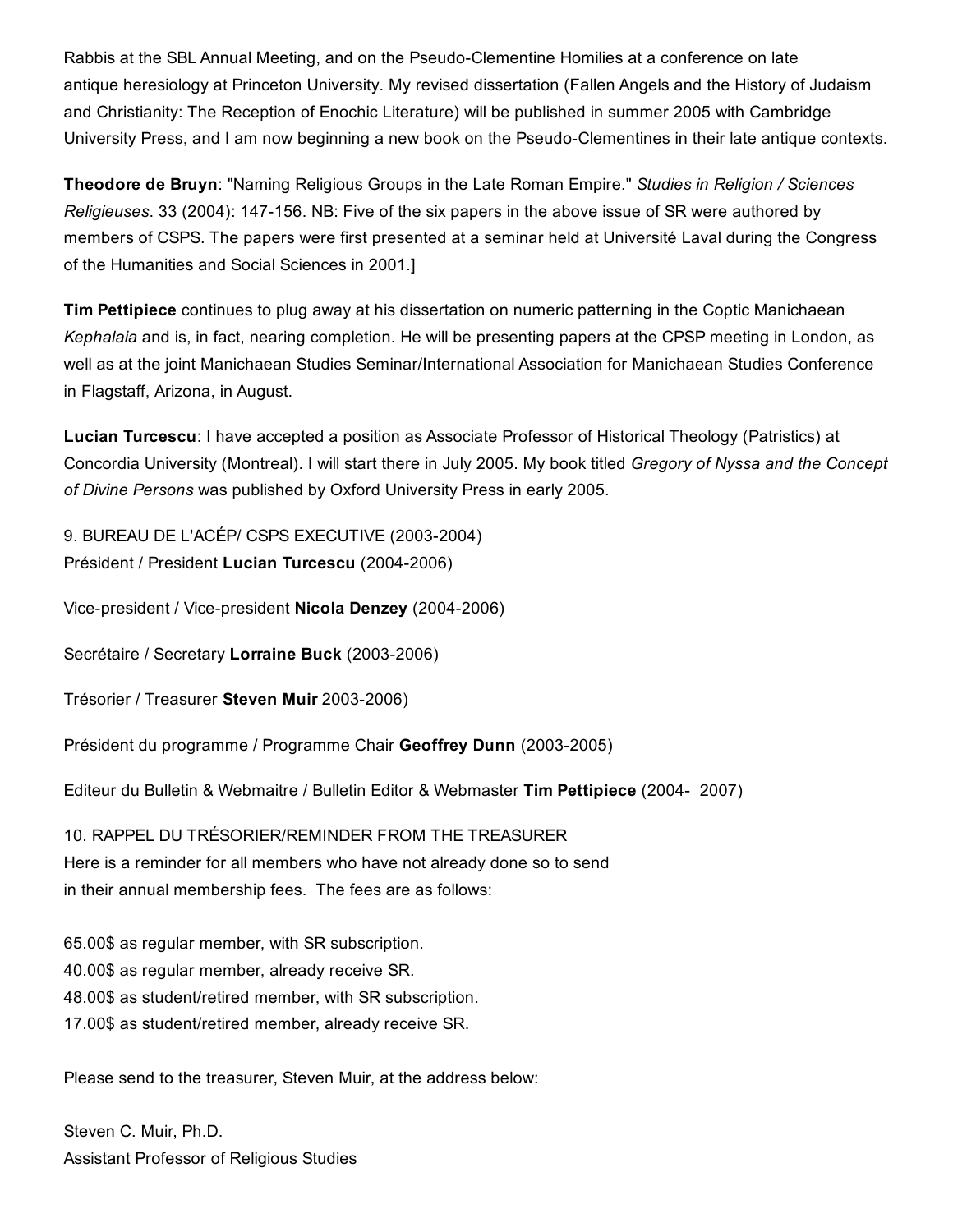Concordia University College of Alberta 7128 Ada Boulevard Edmonton, Alberta, Canada T5B 4E4

## APPENDIX: Report of the Board of Directors' Meeting of the Canadian Federation for the Humanities and Social Sciences (March 19-20, 2005 B Ottawa)

The Next Generation"We have an unprecedented opportunity before us. The hiring we do now will form the heart of the academy for the next 30 years." President Donald Fisher presented the concept of "The Next Generation" – a thematic and program focus on the next generation of new scholars that will permeate the Federation's work. The needs of new scholars will be prioritized within existing and new programs when possible, for example, the new events, seminars and award competitions for graduate students at Congress 2005. Endorsing the concept, Board members noted the high level of hiring allows for real progress to be made in equity areas. They also discussed the impact of changes in mandatory retirement laws, recognizing that a broader initiative linking scholars at various career stages and fostering positive transitions across the stages be undertaken at a later time.SSHRC's response to the Federal Budget

Despite an announcement of an extra \$11 million in February's federal budget, SSHRC's base budget will actually grow by only 4.4 percent or \$7.4 million after the internal cuts imposed by Industry Canada resulted in a \$3.6 million cut in the 2004-05 fiscal year. Dr Fisher reported on SSHRC's priorities within this modest increase, underlining the congruence between the Federation's transformation recommendations and the decisions taken at SSHRC.

For the 2005-06 fiscal year, SSHRC will add \$10 million to the Standard Research Grants Program, a clear validation of the community's recommendations on the fundamental importance of the SRG. The higher number of applications, however, means that the success rate drops slightly from 43 to 40 percent and project funding levels drop from approximately 80 to 70 percent on average. SSHRC plans to implement a new structure for the SRGs sometime in 2007. They propose two streams within the program: one for grants between \$10,000 and \$20,000 and the other for grants between \$25,000 and \$100,000. The smaller grants would cover three to five years to a maximum of \$100,000, while the larger grants would run for five years to a maximum of \$500,000.Planning for TransformationAlthough still in development, SSHRC's strategic plan for transformation will include three pilot initiatives in 2005-06. First, a new Clusters Program call for proposals will go out this fall. Based on content rather than design, the competition will no longer require applicants to have previous experience in team-based projects, a change made to broaden the potential applicant base in the program. The second pilot is an International Opportunities Fund for researchers to engage in the development of international research proposals. Last is a knowledge mobilization initiative that will fund a certain number of pilot projects, with varying models for implementing a knowledge transfer unit that suit humanities and social science research. SSHRC will publish its final Strategic Plan in time for Congress.Federation's PSE Conference happens this November

The pan-Canadian Conference on Post-Secondary Education will take place in Ottawa on November 28-29. Earlier dates provided at the meeting were changed to allow for more stakeholder groups to participate. Led by the Federation, the Conference provides a unique forum for federal and provincial representatives to come together to discuss PSE policy. Blending the most recent research with pressing public policy questions, the conference will focus the national spotlight on issues of access, capacity, finance, and quality.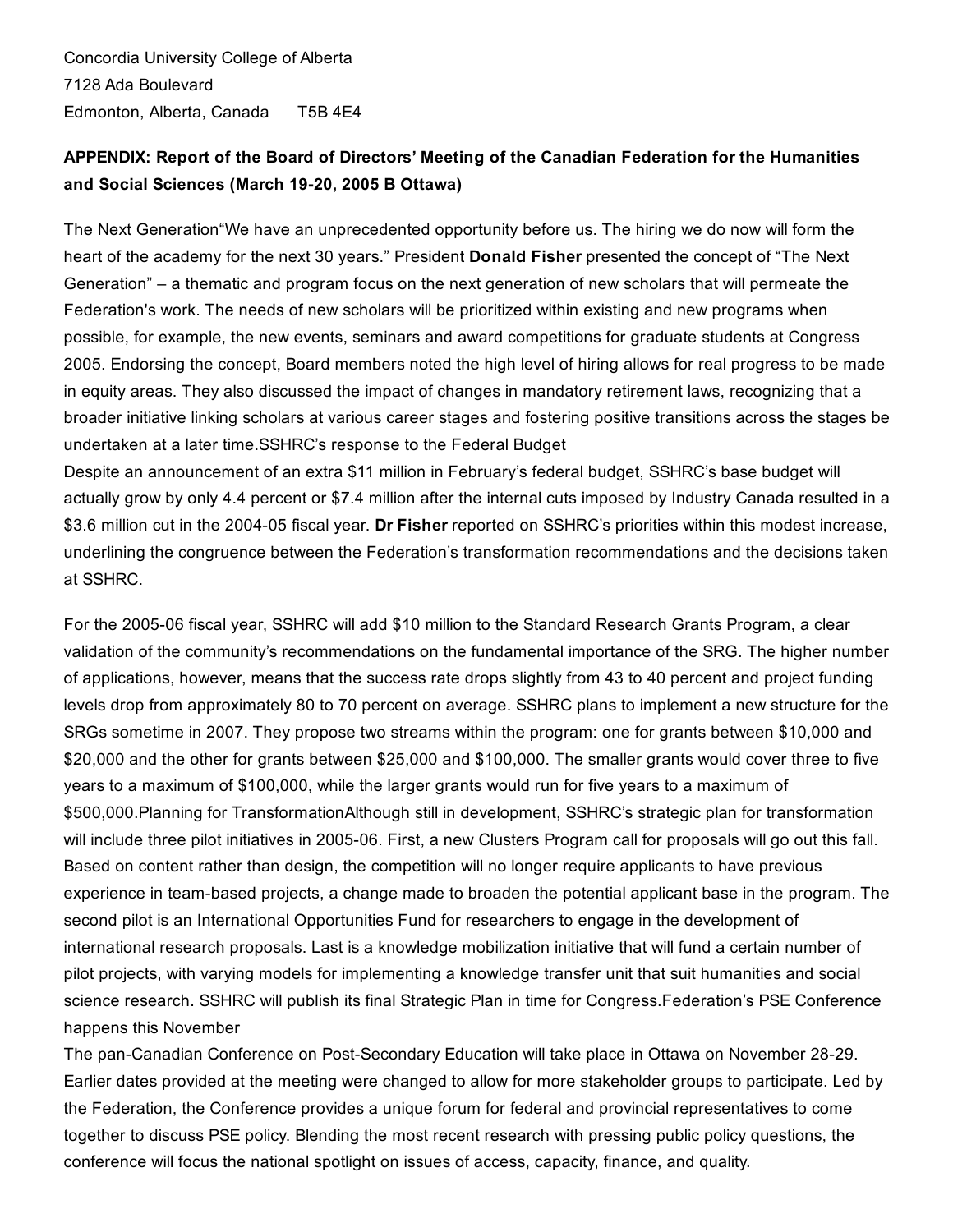ASPP principles approvedFollowing an extensive two-year evaluation review of the program, SSHRC Council confirmed the importance and value of the Aid to Scholarly Publications Programme. Specifically, Council endorsed three principles that will define the ASPP in future years:

- 1. it is an author-based support program;
- 2. the first priority of the ASPP will be to publish first-time scholars; and
- 3. translated works from one official language to the other will be eligible for grants.

More funding will flow to the ASPP in the 2005-06 fiscal year after SSHRC's review of a formal business plan.Weighing in on the Copyright Act

The VP Research Policy, **Suzanne Crosta**, presented a series of recommendations on upcoming changes to the *Copyright Act*, along with a detailed Draft Discussion Paper, prepared by the Federation's Working Group on Copyright. As humanities and social sciences researchers are at once creators, owners and users of copyright materials, the recommendations are based on balancing the needs and rights of these groups. Following presentations by the Working Group Chair, Laura Murray (Queen's), and member Sam Trosow (Western Ontario), the Board supported these positions:

1. Knowledge, especially knowledge developed with the help of public resources, is the shared heritage of humanity. It builds on the efforts and ideas of previous generations and will in turn be used by future generations. While creators need to be adequately compensated for their works, a strong public domain is essential to the creation of new knowledge.

2. The Federation supports public policy that defends the rights of all Canadians to access and use materials. Harkening to the Supreme Court's statement that fair dealing is a users' right and must "not be interpreted restrictively," the Federation seeks to avoid as much as possible the creation of new rights coupled with specific legislated "exceptions" to provide access to identified groups, e.g. exceptions for specific uses by educational institutions which may imply that other users would be infringing copyright.

3. The Federation opposes approaches such as the introduction of extended licensing regimes and unduly broad interpretations of WIPO Implementation as they erode the vitality of the public domain, impede fair dealing and public access to knowledge, and hamper the development of new technologies.

Advocacy efforts will feature sessions and a postcard campaign at Congress, information bulletins to Federation members, and presentations to the Parliamentary committee studying the legislation. The full text of the copyright position is posted on the web site.Open access dialogue beginsAlong with Copyright, the issue of Open Access directly affects research dissemination and has been flagged as a priority for the Federation. Under the direction of Noreen Golfman, VP Research Dissemination, the Federation plans an extensive education, dialogue and policy development process. Beginning with the formation of a working group, the community outreach will target scholarly associations, researchers, journal editors, university librarians and graduate students, among others. A multidisciplinary session is planned for Congress, with emphasis on journal editors and librarians, to launch discussions on this issue. Advocacy activitiesThe Federation continues to carry its main advocacy messages to elected and department officials:

asymmetrical funding increases for SSHRC,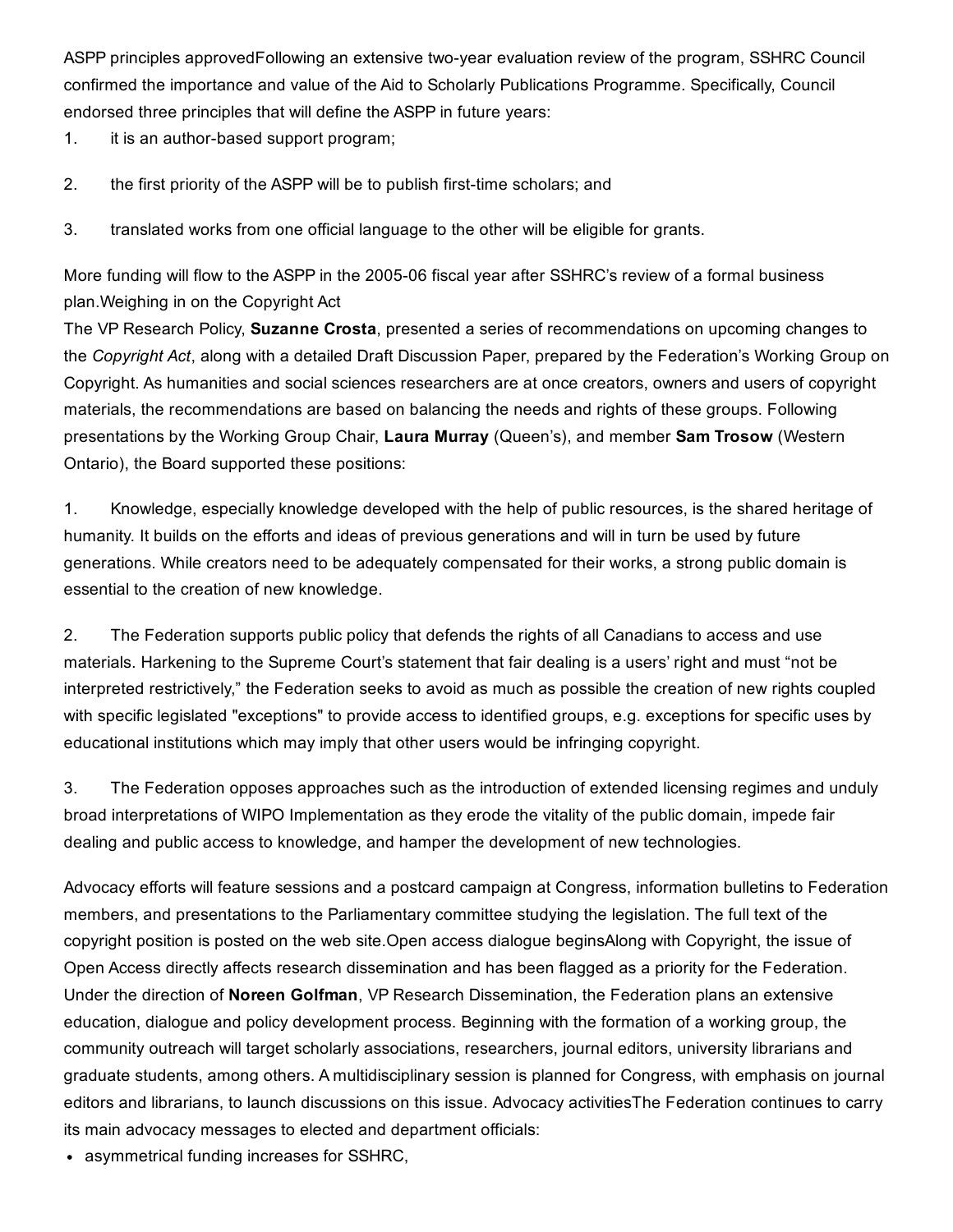- $\bullet$  the creation of a separate federal transfer for post-secondary education,
- increasing the federal transfer to the provinces to improve the PSE sector's capacity,
- the Post-Secondary Education Conference, and
- copyright.

Opportunities for presentations to House of Commons committees on Industry, Heritage, Human Resources and Skills Development, and Finance will be pursued. In addition to meeting with the Presidents of key national education stakeholders including AUCC, CFI, and CAUT, the Federation President plans to meet with university Presidents to further the humanities and social sciences agenda on Canadian campuses. Response to CRC five-year evaluation

Donna Palmateer Pennee, VP Women's and Equity Issues, welcomed the Canada Research Chairs' fifth year evaluation of the program. Known as the Malatest Report, it captures the potential that exists to change the program in a meaningful way. Its recommendations can be grouped in two broad categories: those dealing with the need for much better data collection and those addressing structural and design remedies to inequitable outcomes. The data collected and recommendations made in this and in the previous Bégin-Heick Report (2002) both indicate that not nearly enough progress has been made. The Federation supports the need for systemic action on equity on a disciplinary basis (i.e. the under-representation of the humanities and social sciences) and on all historically under-represented groups (i.e. gender, disability, aboriginal people, and people of colour and diverse sexual orientation). The Board supported the recommendations in the VP's report which will be forwarded to the CRC secretariat, shared with universities and posted on the Federation's website.

Endowment Campaign's Development NetworkAs the Canadian Endowment for the Humanities and Social Sciences approaches \$700,000 in pledges, the next step is to broaden the reach of the campaign. The Federation established a national Development Network of leaders in the research community who will help VP Development Robert Merrett identify donors, both within the academy and beyond to corporations, philanthropic foundations and non-profit organizations.Humanities InitiativeThe Federation is launching a new initiative to address the needs of humanities research. The initiative will examine how research in the humanities can benefit from medium and large-scale project support, including strategic program support where feasible. Equity clearly exists in the SRG program, but there are concerns about larger projects, including for example editorial projects.The Board agreed to study the issue and prepare a report by October 2005. Using comprehensive statistics and data on all SSHRC programs as the foundation of the report, the Federation will look at:

1. how research in the humanities differs from the social sciences in nature, methodology and results;

2. ways that SSHRC, along with CFI and others, could structure support for these projects; and

3. how to challenge the humanities community to develop significant research projects in fields that place or strengthen Canada as a world leader.

An initial meeting of scholars will be convened in June to set the framework for the project with a possible follow-up meeting in the fall before the report is completed. Congress confirms renowned scholars As of March 1, 593 people had registered for Congress 2005 at the University of Western Ontario. Confirmed speakers include: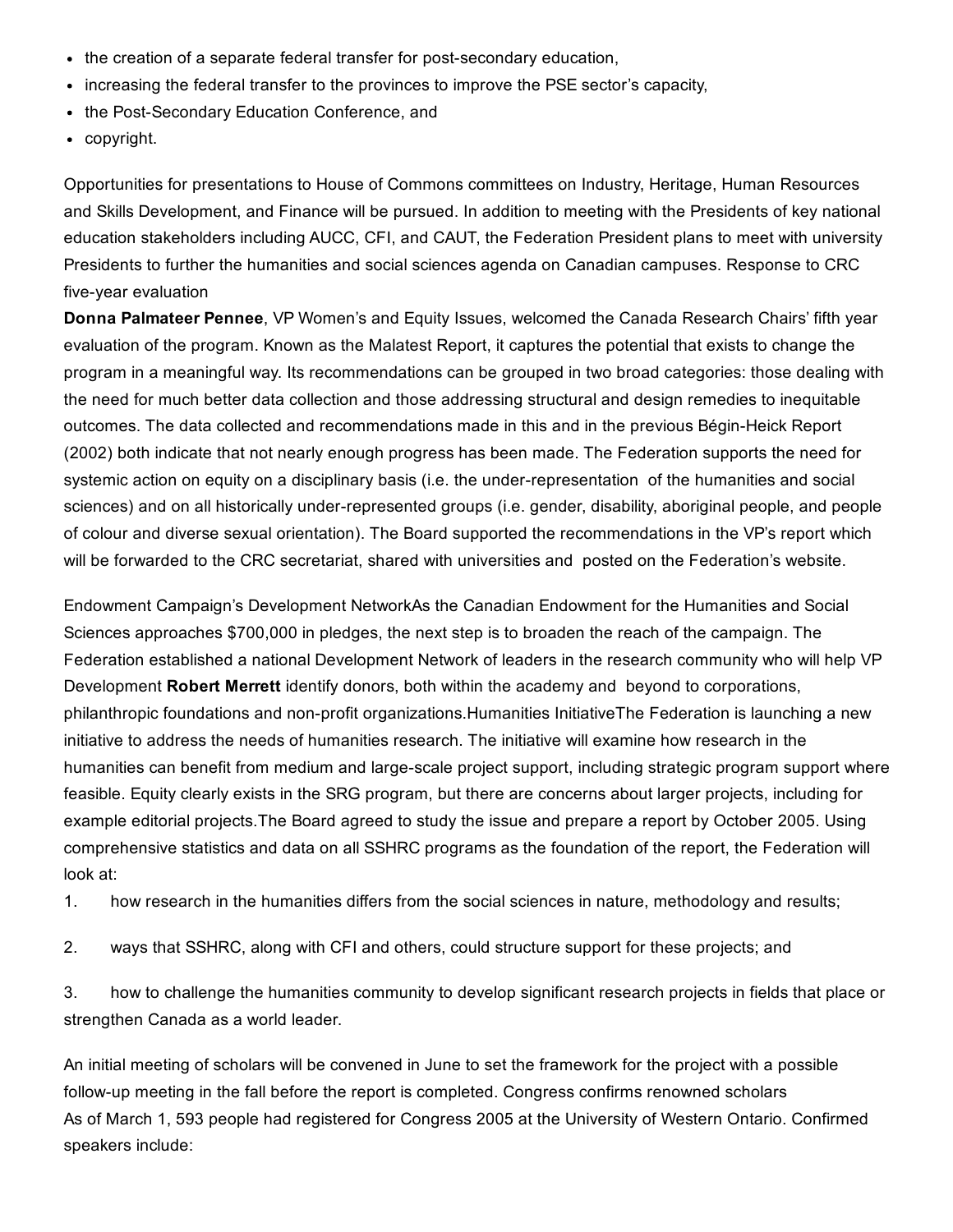- 
- Janette Turner Hospital **Michael Ignatieff**
- Roméo Dallaire **Charlaire 19 Ann am Amaz** Jane Urquhart- Henry Giroux **Machinart Americane Annual Analidi** Rashid Khalidi

- Guy Vanderhaeghe **South Americ Communist Communist Communist Communist Communist Communist Communist Communist Communist Communist Communist Communist Communist Communist Communist Communist Communist Communist Communist** more information, please contact the Federation at (613)238-6112 or www.fedcan.ca. APPENDICE : Rapport de la réunion du Conseil d'administration de la Fédération canadienne des sciences humaines (Les 19 et 20 mars 2005, à Ottawa)

La génération à venir« Nous nous retrouvons face à une occasion sans précédent. Les personnes que nous embauchons maintenant formeront le coeur du milieu universitaire des trente prochaines années. » Le président Donald Fisher a présenté le concept de « La génération à venir » – un thème axé sur la prochaine génération de nouveaux universitaires qui marqueront les oeuvres de la Fédération. Nous mettrons autant que possible la priorité sur les besoins des nouveaux chercheurs au sein des programmes actuels et des nouveaux programmes, comme, par exemple, les nouveaux événements, les séminaires et les concours et prix pour étudiants diplômés, au Congrès de 2005. Les membres du conseil, en sanctionnant ce concept, ont fait remarquer que ce niveau élevé d'embauche permettra de réaliser d'immenses progrès au chapitre de l'équité. Ils ont aussi abordé les répercussions des changements rattachés aux lois sur la retraite obligatoire, reconnaissant qu'à une date ultérieure, on pourrait mettre en place une initiative plus étendue afin de relier les chercheurs, à diverses étapes de leur carrière et de favoriser une transition positive d'une étape à l'autre.La réponse du CRSH au budget fédéralBien que le budget fédéral de février annonçait un influx de 11 millions de dollars supplémentaires, le budget de base du CRSH n'augmentera réellement que de 4,4 pour cent, soit de 7,4 millions de dollars, car les réductions internes imposées par Industrie Canada ont entraîné une baisse de 3.6 millions de dollars du budget du CRSH, au cours de l'exercice de 2004-2005. Le Dr Fisher a indiqué les priorités du CRSH dans le cadre de cette modeste augmentation, soulignant la concordance qui existe entre les recommandations de transformation de la Fédération et les décisions prises au CRSH.Au cours de l'exercice de 20052006, le CRSH ajoutera 10 millions de dollars au Programme des subventions ordinaires de recherche, confirmant nettement les recommandations du milieu de la recherche, quant à l'importance des SOR. En raison du nombre plus élevé de demandes, toutefois, le taux de réussite baissera légèrement, passant de 43 à 40 pour cent, et le niveau de financement des projets diminuera en moyenne d'environ 80 à 70 pour cent. Vers 2007, le CRSH compte mettre en place une nouvelle structure pour les SOR. Il propose deux modes de versement au sein du programme : un pour les subventions se chiffrant entre 10 000 \$ et 20 000 \$ et un autre pour les subventions s'élevant entre 25 000 \$ et 100 000 \$. Les plus petites subventions auraient une durée allant de trois à cinq ans, jusqu'à concurrence de 100 000 \$, tandis que les subventions plus élevées s'étendraient sur une période de cinq ans, jusqu'à concurrence de 500 000 \$.Planification de la transformationBien que le plan stratégique en vue de la transformation du CRSH soit toujours en cours de préparation, celui-ci comportera trois initiatives pilotes, en 2005-2006. Tout d'abord, un appel de propositions en vue d'un nouveau programme de création de grappes sera lancé, à l'automne. Ce concours, qui sera fondé davantage sur le contenu plutôt que sur la conception, n'exigera plus des candidats qu'ils possèdent de l'expérience antérieure dans des projets par équipe, et ce, dans le but d'attirer de nouveaux chercheurs au sein du programme. Le deuxième projet pilote consiste en un Fonds d'initiative internationale destiné à encourager les chercheurs à participer à des projets de recherche internationaux. Enfin, il y a une initiative de mobilisation du savoir consistant à financer un certain nombre de projets pilotes comportant des modèles différents pour la mise en oeuvre d'une unité de transfert de connaissances qui a trait à la recherche en sciences humaines. Le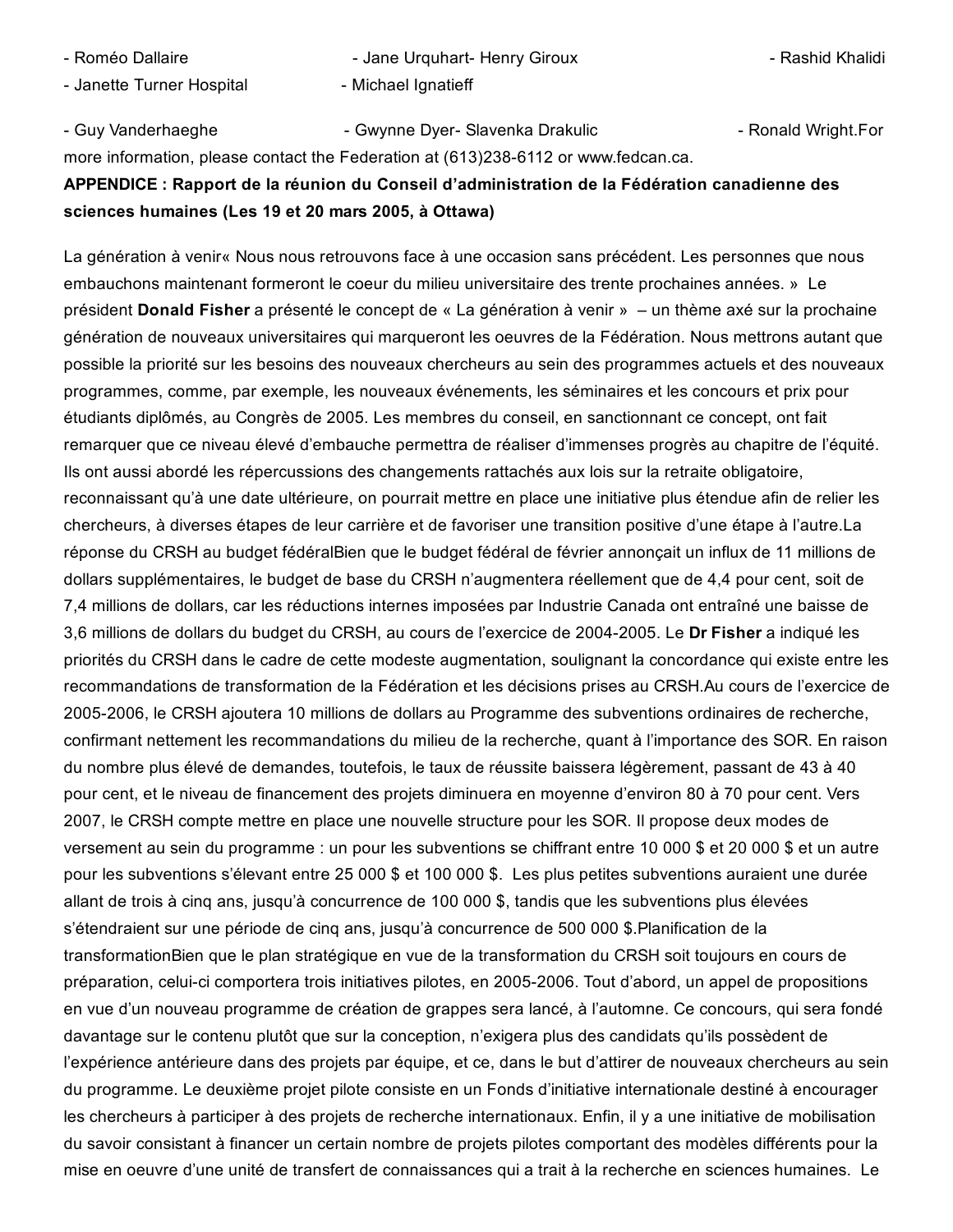CRSH publiera son plan stratégique définitif à temps pour le Congrès.La Conférence sur l'EPS de la Fédération aura lieu en novembreLa Conférence pancanadienne sur l'éducation postsecondaire aura lieu à Ottawa, les 28 et 29 novembre. Les dates proposées auparavant à la réunion ont été modifiées, afin de permettre à un plus grand nombre de groupes d'intervenants d'y participer. Sous la direction de la Fédération, cette conférence offre une tribune unique où les représentants des gouvernements fédéral et provinciaux pourront, ensemble, aborder les questions de politique entourant l'enseignement postsecondaire. Alliant les plus récents projets de recherche aux questions pressantes de politique publique, la conférence permettra à l'ensemble du pays de concentrer son attention sur les questions de l'accès, de la capacité, du financement et de la qualité.Les principes du PAES sont approuvésÀ la suite d'une étude d'évaluation poussée du programme répartie sur une période de deux ans, le conseil du CRSH a reconnu l'importance et la valeur du Programme d'aide à l'édition savante. Le conseil a particulièrement avalisé trois principes qui définiront les activités du PAES, au cours des années à venir :

- 4. il s'agit d'un programme d'appui axé sur les auteurs;
- 5. le PAES accordera la priorité aux auteurs qui publient leur premier ouvrage; et
- 6. les oeuvres traduites d'une langue officielle à l'autre seront admissibles aux subventions.

Lors de l'exercice de 2005-2006, le PAES commencera à bénéficier d'un financement accru, après que le CRSH aura étudié un plan d'affaires officiel.Intervention à l'égard de la Loi sur le droit d'auteurLa viceprésidente, politique de recherche, Suzanne Crosta, a présenté une série de recommandations à propos des modifications prochaines qui seront apportées à la *Loi sur le droit d'auteur,* ainsi qu'un document de travail préliminaire préparé par le Groupe de travail sur le droit d'auteur de la Fédération. Comme les chercheurs des humanités et des sciences sociales sont à la fois des créateurs, des propriétaires et des utilisateurs de textes protégés par le droit d'auteur, les recommandations visent à établir un certain équilibre entre les besoins et les droits de ces groupes. À la suite de présentations par la présidente du groupe de travail, Laura Murray (Queen's), et par l'un de ses membres, Sam Trosow (Western Ontario), le conseil a appuyé les positions suivantes :

4. Le savoir, en particulier le savoir développé à l'aide de ressources publiques, est un patrimoine partagé qui appartient à l'humanité. Il s'enrichit des efforts et des idées des générations précédentes et il sera, à son tour, utilisé par les générations futures. Bien que les créateurs aient besoin d'être rémunérés convenablement pour leurs oeuvres, un solide domaine public est essentiel à la création de nouvelles connaissances.

5. La Fédération appuie la politique publique qui défend les droits de tous les Canadiens et de toutes les Canadiennes à l'accès et à l'utilisation des textes. Faisant écho à la déclaration de la Cour Suprême, selon laquelle l'utilisation équitable est un droit de l'utilisateur « qu'il ne faut pas interpréter restrictivement », la Fédération cherche à éviter autant que possible la création de nouveaux droits alliée à des « exceptions » légiférées spécifiques visant à donner accès à des groupes particuliers; p. ex. des exceptions permettant certains usages précis aux établissements d'enseignement, qui pourraient laisser entendre que les autres utilisateurs contreviennent aux règles du droit d'auteur.

6. La Fédération s'oppose à l'instauration de régimes de licences étendues et à une interprétation trop large des dispositions du traité de l'OMPI, car elles rongent la vitalité du domaine public, nuisent à l'utilisation équitable et à l'accès du public au savoir et entravent l'évolution de technologies nouvelles.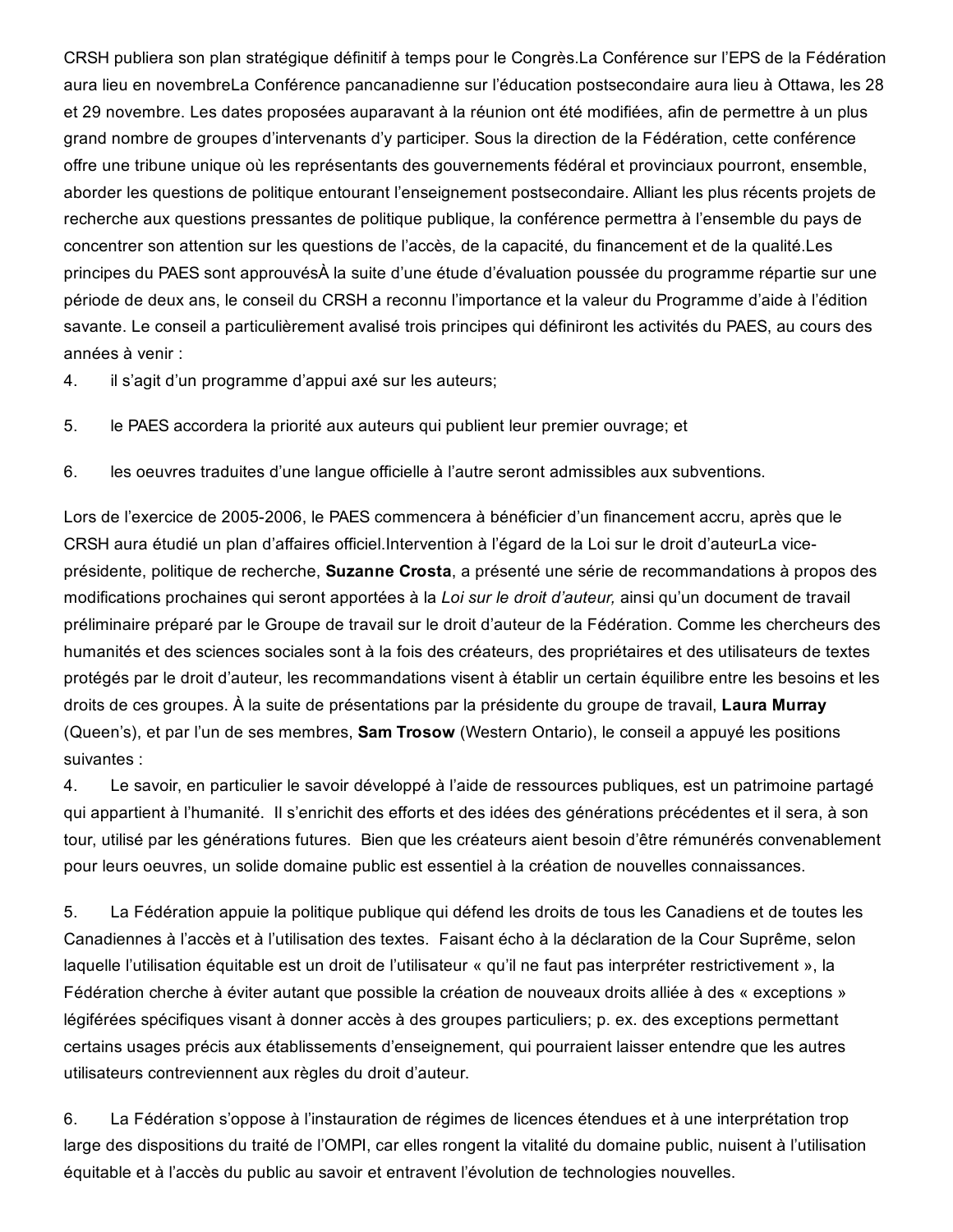Les efforts de défense comprendront des sessions et une campagne de cartes postales, lors du Congrès, ainsi que des bulletins de renseignements aux membres de la Fédération et des présentations au comité parlementaire qui étudie la loi. On peut lire le texte complet de la position de la Fédération sur le droit d'auteur en consultant le site Internet.Ouverture du dialogue sur le libre accèsÀ l'instar du droit d'auteur, la question du libre accès influe sur la diffusion de la recherche et a été inscrite au nombre des priorités de la Fédération. Sous la direction de Noreen Golfman, vice-présidente, diffusion de la recherche, la Fédération compte organiser un processus intense d'éducation, de dialogue et d'élaboration de politiques. À commencer par la formation d'un groupe de travail, les efforts d'accès auprès de la collectivité cibleront les sociétés savantes, les chercheurs, les rédacteurs de revues, les bibliothécaires universitaires et les étudiants diplômés, entre autres. Une session multidisciplinaire prévue au Congrès mettra l'accent sur les rédacteurs de revues et les bibliothécaires, afin d'amorcer la discussion à ce sujet. Activités de défenseLa Fédération continue de transmettre ses principaux messages de défense auprès des élus et des responsables ministériels :

- augmentation du financement asymétrique pour le CRSH,
- création d'un transfert fédéral distinct pour l'enseignement postsecondaire,
- augmentation du transfert fédéral aux provinces afin d'améliorer la capacité du secteur de l'EPS,
- la conférence sur l'éducation postsecondaire, et
- le droit d'auteur.

Nous continuerons de profiter des occasions d'effectuer des présentations auprès des comités de la Chambre des communes sur l'Industrie, le Patrimoine, les Ressources humaines et le Développement des compétences et les Finances. En plus de prévoir des rencontres avec les présidents d'importants intervenants nationaux du secteur de l'enseignement, dont l'AUCC, la FCI et l'ACPPU, le président de la Fédération compte rencontrer les présidents de certaines universités afin de faire valoir les programmes en sciences humaines sur les campus du Canada. Réponse à l'évaluation quinquennale des CRC

Donna Palmateer Pennee, vice-présidente, questions féministes et d'équité, a réservé un accueil chaleureux à l'évaluation quinquennale du programme des Chaires de recherche du Canada. Ce rapport, connu sous le nom de rapport Malatest, montre à quel point il est possible de modifier efficacement le programme. Ses recommandations peuvent être regroupées en deux grandes catégories : celles qui touchent le besoin de recueillir de meilleures données; et celles qui concernent les remèdes structurels et conceptuels destinés à éliminer les résultats inéquitables. Les données recueillies et les recommandations de ce rapport, ainsi que celles du rapport Bégin-Heick (2002) réalisé précédemment, indiquent toutes deux que les progrès réalisés sont loin d'être suffisants. La Fédération appuie le besoin de mesures systémiques en matière d'équité et de discipline (p. ex. la sous-représentation dans les sciences humaines) et à l'égard de tous les groupes qui, historiquement parlant, sont sous représentés (p. ex. les femmes, les personnes handicapées, les autochtones, les personnes de couleur et d'orientation sexuelle différente). Le conseil a appuyé les recommandations détaillées contenues dans le rapport de la vice-présidente, et celles-ci seront affichées sur le site Internet de la Fédération.

Réseau d'aménagement de la Campagne de la FondationAlors que le montant des promesses de dons à la Fondation canadienne pour les sciences humaines se chiffre maintenant à près de 700 000 \$, l'étape suivante consiste à élargir la portée de la campagne. La Fédération a constitué un réseau national d'aménagement formé de chefs de file du secteur de la recherche, qui aideront le V.-P. développement, Robert Merrett à trouver des donateurs, tant au sein du milieu universitaire que parmi les sociétés, les organismes de